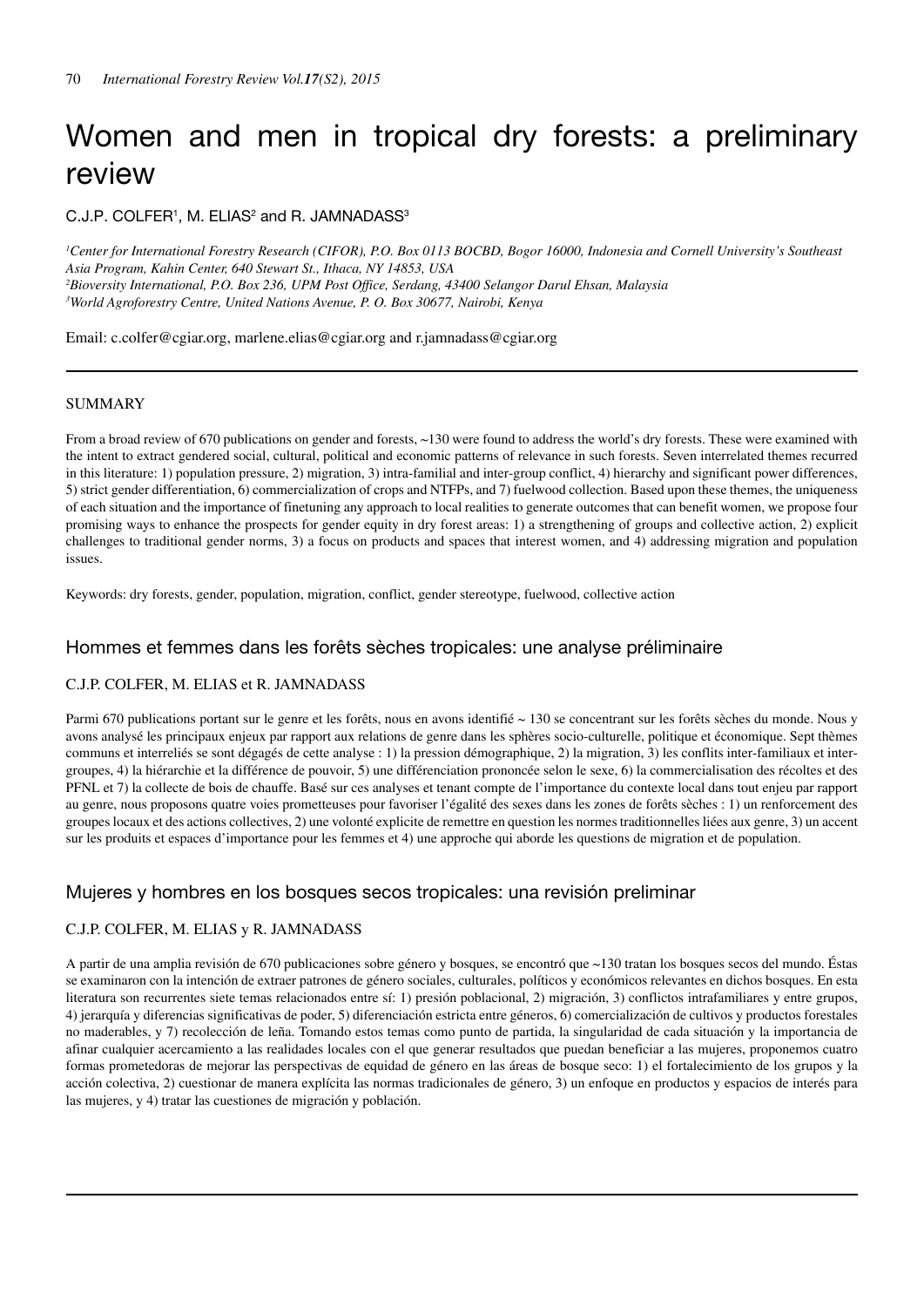#### INTRODUCTION

Recent years have brought increasing global awareness of two, usually disconnected issues: the significance of gender concerns for development processes generally and the special characteristics and needs of communities living in or near dry forests. Analyses that examine men's and women's lives usually begin with human characteristics. In this case, following many biophysical scientists, we, atypically, begin with the ecological *context* to define our unit of study: dry forests, with special reference to gender.<sup>1</sup> Framed within this context, our analysis considers the gendered social, cultural, political and economic patterns that appear to be more common in such environments.<sup>2</sup>

The goals of this analysis are a) to render forestry and agroforestry research priorities more attentive to social patterns encountered in dry forest areas and b) to anticipate likely problems and opportunities for collaborative work with men and women in rural communities living in and around such areas. Given the direction of climate change in many regions, we also anticipate that drier areas will become more common, and we wonder if the patterns currently seen in such environments will expand. It is important to note that no environmental determinism is suggested here.<sup>3</sup> Rather than *causes* of gender differentiation, we seek *patterns* that recur in dry forest regions. We examine patterns encountered in these areas, all the while recognizing that the causes of human difference are multiple, interacting and that while biophysical factors surely affect these differences, they certainly do not determine them.

From a biophysical standpoint, dry forests are exposed to relatively unfavorable climate with frequent droughts and floods often resulting in humanitarian crises related to poverty and food insecurity. Gautier *et al*. (this volume), consider such environments 'unforgiving', with greater likelihood of crises than in more humid environments; Olsson *et al*. (2005) and Mortimore and Turner (2005) both report more encouraging findings: that the Sahel may be 'greening'. Such lands' natural biological productivity, combined with the ingenuity and mobility of its users, have yielded a certain amount of resilience. Longstanding patterns of migration have contributed to this resilience through diversified livelihood strategies. In many areas, both the land and the people have regularly recovered from recurrent climate-induced pressures. Whereas many see high human population growth rates and increasing drought frequencies and intensities in recent years undermining the resilience of both people and land, others see such issues as much more complex (e.g., Gausset *et al*. 2005, or see Fairhead and Leach 1996).

In some cases, eroded resilience can result in a vicious cycle of land users driven to over-use. This in turn can reduce the capacity of the land, and adversely affect human wellbeing. These already limited natural resources can face serious environmental constraints—likely to worsen as a result of climate change. The history of relief aid rather than development in many areas has led to a recent interest among many in building resilience through still more diversified livelihood strategies—further recognizing that dry forests also contribute to national economies. Our focus on gender can contribute to better understanding and thereby increase the effectiveness of development interventions; dry forest systems involve human components (crops, livestock, trees, fibers, fish, fruits and vegetables with many human uses). As many have noted, men's and women's roles vary greatly. To enhance the prospects of gender equity, sustainable resource management, and enhanced productivity, a good understanding of conditions and factors affecting gender in these areas is needed.

The definition of gender we use in this paper fits with global usage. Norms, practices, ideals and hopes for the future that contribute respectively to the social and ideational structures and conduct of women's and men's lives were of special interest.

# METHODS AND ORGANIZATION

Gender-responsive studies carried out in dry forest areas or in dry areas where trees are useful to people's lives were included in this review. Although we have not had a strict dividing line between humid and dry forests—a topic that can elicit great disagreement—for the purpose of this paper we have considered areas with  $\ll$  1 000mm of rainfall per year as "dry". As many papers on gender do not specify anything about ecological conditions, in some cases, published national or sub-national rainfall averages served as partial guides. These data were supplemented by other indications in the paper, such as the highlighting of drought (as in Uttar Pradesh) and/or our own general knowledge of the regions.4 A preponderance of this dry forest, gender-relevant literature focuses on a wide if spotty, equatorial and sub-tropical band of northern and central Africa and South Asia (Fig. 1). Hence, our emphasis is on the tropics, but we have included other materials where available and relevant.

From a corpus of about 670 publications on gender and forests reviewed for various purposes (Colfer 2011, Colfer *et al*. 2011, Colfer and Minarchek 2012, Mai *et al*. 2011), ~130 publications included significant material on gender in dry forests (in contrast over 200 publications included

<sup>&</sup>lt;sup>1</sup> This is partially motivated by such observations as that of Meinzen-Dick *et al.* (2012), who note that participants in Ghana, in an attempt to map gendered farming systems in Africa, "…raised agroecological zones as a more important variable than ethnicity to explain differences in the gendered organization of cropping." (p. 20).

<sup>&</sup>lt;sup>2</sup> Although we recognize the importance of history, both local and in many cases colonial, in affecting the ways gender plays out in these contexts, we cannot do this topic justice in this review of recent literature, which mainly focuses on the contemporary.<br><sup>3</sup> Thanks to Shelley Feldman at Cornell University for alerting us to this possible interpretation.

<sup>4</sup> Jamnadass' primary experience is in tropical East and southern Africa; Elias' is in West Africa and more recently, in Southeast Asia; and Colfer's is in Southeast Asia, the Middle East, and North America, as well as (more superficially) the global belt of tropical forests.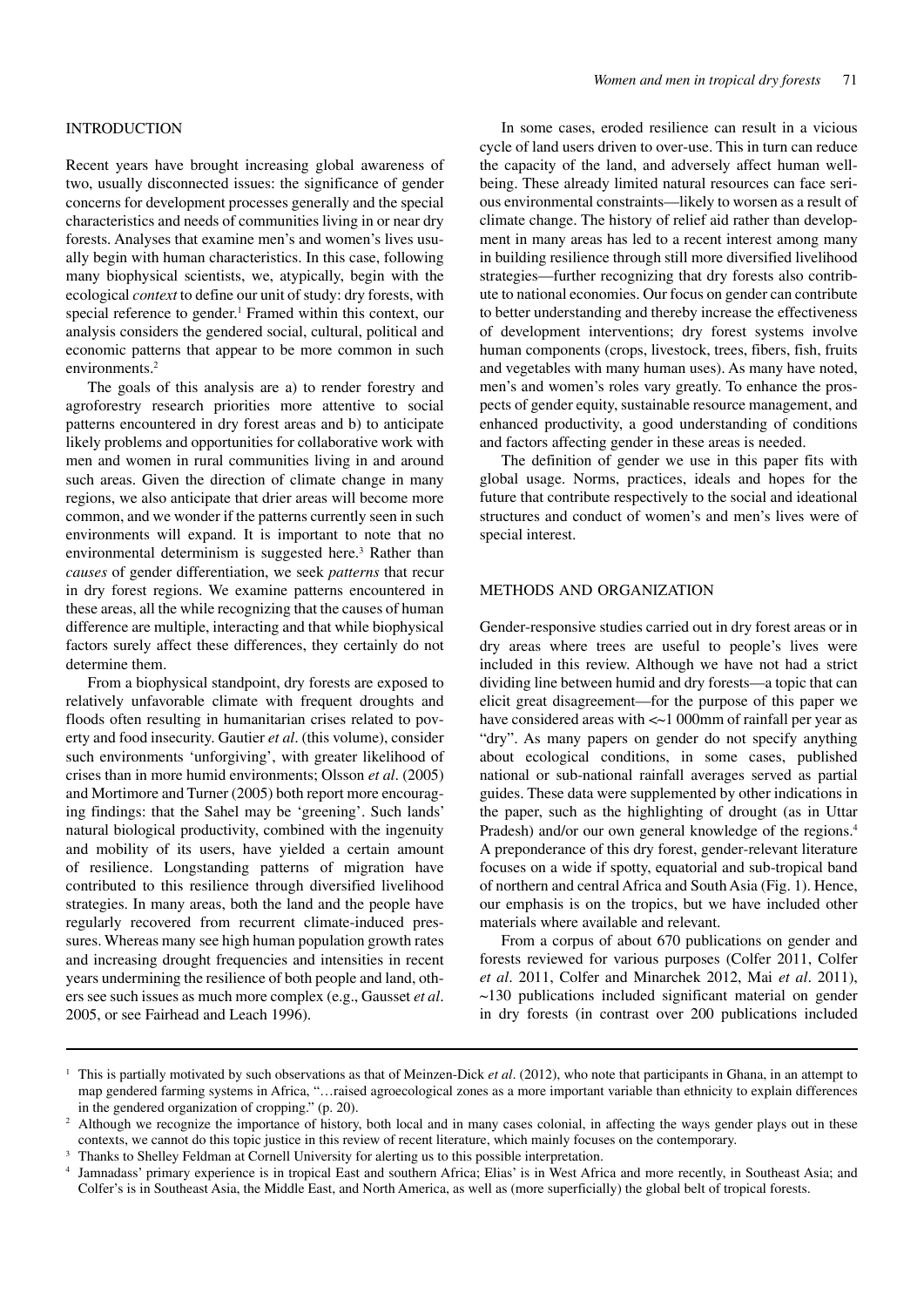Figure 1 *Map of Areas Addressed in this Review* 



material on gender in humid forests).<sup>5</sup> The vast majority of the 130 studies were reported in English, with a very few in French—one reason for calling this a 'preliminary review'. Most studies were published since the year 2000, with a few from the 1980s and '90s. Based on these materials, gendered social, cultural, political and economic patterns in dry forests were identified. Not all reviewed studies appear in this article's bibliography; rather we selected citations that supported the conclusions we report about gender and dry forests. Books and journals were our most common sources, though there were also a number of reports, theses and conference proceedings, all in decreasing order of magnitude. We were fortunate in having, besides the online sources, easy access to books from Cornell University's excellent library system, including the option to 'borrow direct' from libraries all over the world. Our approach has been an iterative one; we have supplemented the 130 original studies, as our understanding evolved with additional sources—some suggested by our anonymous reviewers.

An attempt was made initially to conduct the review in a strictly systematic way, with specific, pre-defined key words and a focus on materials after 2000, but this was abandoned partly because we realized we were missing key references,

particularly in books and book chapters (sources in which many gender analyses occur). We continued to seek recent materials, but widened our net to include publications we found less systematically (suggestions from experts, past experience of useful materials, and serendipitous finds in the literature). We are confident that the gain from this wider net exceeded any loss.

The 130 gender-responsive studies on dry forests were reviewed again, with the seven themes discussed below in mind, and evidence was compiled regarding the apparent dry forest patterns. Where similar patterns have been reported in humid forests, these have been pointed out as systematically as possible. But the available literature (and probably also the reality on the ground) allows for presentation only of broad trends, rather than discrete, mutually exclusive characteristics.<sup>6</sup>

We structure the remainder of this paper into two main sections. The first outlines seven interrelated themes that emerged as particularly important in dry forest areas. These include 1) population pressure, 2) migration, 3) interpersonal and inter-group conflict, 4) significant hierarchies of power, 5) strict gender differentiation, 6) commercialization of crops and non-timber forest products (NTFPs), and 7) fuelwood

<sup>&</sup>lt;sup>5</sup> The other 340 or so included material that was global in scope, from urban areas, purely theoretical in nature, or unrelated to natural resource issues.

<sup>6</sup> As a purely suggestive supplementary mini-test of our preliminary analysis, we did word counts in 20 articles in our data sets on dry and humid forests (in every 5th publication for which we had an electronic copy, sorted by date beginning with most recent, until we reached 10 for each forest type). Our reading led us to expect the following to be more closely associated with dry forests: *conflict, hierarch\*, violen\*, population, field*, and *agroforest*. For humid forests we included *swidden, shifting cultivation, equal\*, equit\*, and forest*. Chi square tests showed them to be significantly different and consistent with our expectation. We thank Ramadhani Achdiawan, a CIFOR statistician, for his assistance.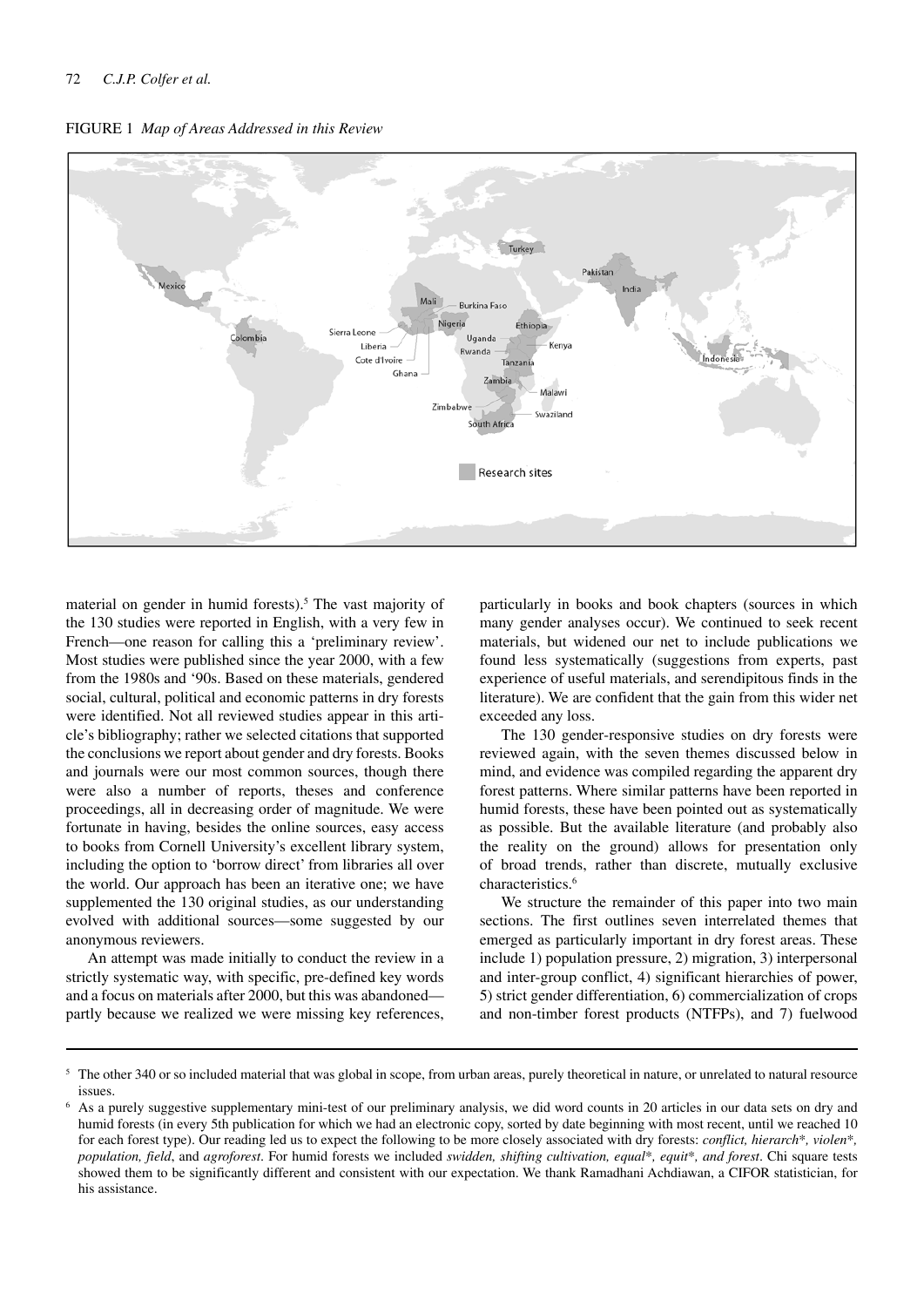collection. The second, concluding section, also emerging from the literature and building on the issues and opportunities identified in dry forest regions, looks at four ways forward to enhance the prospects for gender equity in dry forest areas: 1) a focus on groups, 2) explicit challenges to traditional gender norms, 3) a focus on products and spaces that women traditionally manage, and 4) addressing migration and population issues.

#### RESULTS

#### **Part I: Themes**

This section outlines the seven topics listed above, with illustrative examples<sup> $7$ </sup> from the literature.

#### *Population pressure (Theme 1)*

Concerns about population growth are not, of course, unique to dry forests, but the frequency with which such issues are raised in the literature surveyed has been higher in these contexts. This may be because such areas typically also have fewer resources, putting more pressure on what resources *are* available than in humid tropical forests. Examples of the numerous authors who highlight the worrying significance of population density and growth rates in dry forest areas are provided in Table 1.

Some of these authors link population trends to migration (Theme 2).8 For instance, Chambers and Momsen (2007) worry about both population growth (involving and affecting women directly, on the micro-scale) and significant rates of out-migration (mostly of men) from Bajío, Mexico—with significant effects on both genders. Torri (2010) makes this

same connection for Sariska, in Rajasthan, India, where a rising population has led to land shortage and out-migration of men. In turn, Oumer (2007) complains of the influxes of refugees in Somaliland, Ethiopia. Aregu and Belete (2007) note the same concern in Ethiopia's Borana rangelands, along with other factors increasing pastoral vulnerability, as Colfer also saw in northern, dry areas of Côte d'Ivoire (in 1995). Land grabbing and the expansion of agribusinesses that push newly landless farmers to migrate in search of arable lands further exacerbate the pressure on scarce resources (Koopman and Faye 2012).

Others make explicit links between population pressure and conflict (Theme 3), especially in East and southern Africa. For instance, Sommers (2006), whose focus is Rwanda, notes that most present day wars in sub-Saharan Africa have rural roots and are linked to a scarcity of land for the growing population—perhaps an over-Malthusian interpretation (see e.g., Wardell 2005). Sommers' evidence suggests that population-related conflict exacerbated the well known violence in Rwanda—to the detriment of both young men and young women. Mutimukuru-Maravanyika (2010) notes the relevance of population for the violent and longlasting land conflict in rural Zimbabwe; and Mwangi (2005) links population to growing conflict and uncertainty among the Maasai of Kenya.

Population growth is also associated with changes in farming systems (e.g., Bryceson's 1995 collection) and land ownership. Oumer (2007) links population to privatization of rangelands among Ethiopian pastoral groups, whereas Padmanabhan (2007) describes both agricultural and culinary impacts of "severe population pressure" among the Kusasis of northern Ghana—with differing impacts on men and women.<sup>9</sup>

| Zambia (rural)                            | high population densities in rural Zambia, near the copper mines, since colonial<br>times                                                                                                                                                         | Whitehead 1999                |
|-------------------------------------------|---------------------------------------------------------------------------------------------------------------------------------------------------------------------------------------------------------------------------------------------------|-------------------------------|
| Malawi (Chimaliro)                        | the population density in Chimaliro, Malawi was 74 persons/km <sup>2</sup>                                                                                                                                                                        | Shackleton <i>et al.</i> 2001 |
| Malawi (Chimaliro)                        | 45% of population is <5. Inter-censal population increase of 37.3%. High HIV/<br>AIDS rates [meaning additional childcare responsibilities, probably women's role]                                                                                | Kamoto 2005                   |
| India (Behroonguda)<br>in Andhra Pradesh) | 48% of the population is below 18 years of age.                                                                                                                                                                                                   | D'Silva & Nagnath<br>2002     |
| India (Maharastra,<br>Rajasthan)          | compares the 1997 fertility rate in wetter Maharashtra (2.7) to that in drier<br>Rajasthan (4.2). Rajasthan has a lower female literacy rate, lower age at marriage,<br>and higher infant mortality rate, typical indicators of gender inequality | Gupte 2004                    |
| India (Uttar Pradesh)                     | expresses concern, as population density was 422 persons/km <sup>2</sup> in 1991                                                                                                                                                                  | Dhanagare 2000                |
|                                           |                                                                                                                                                                                                                                                   |                               |

Table 1 *Population Concerns*

<sup>7</sup> A definitive listing of all examples would exceed IFR's word limits.

<sup>8</sup> Although not emphasized in most of the reviewed literature, the colonial history of many tropical forest countries is clearly relevant for issues like migration (which was often forced) and conflict (which often has a basis in colonial land policies). See Gautier *et al*. 2014, for a useful discussion of colonial forestry history; or Linebaugh 2008, for an account of the roots of European forestry, with particular emphasis on those elements that made women's use of the forest difficult (e.g., *the Great Charter of the Forest*, a document that was created along with the more famous *Magna Carta*, but has received very little press).

Within the health field, population growth and fertility are linked to the health of women particularly (e.g., Bantje 1995), but also of other family members (Colfer *et al*. 2008).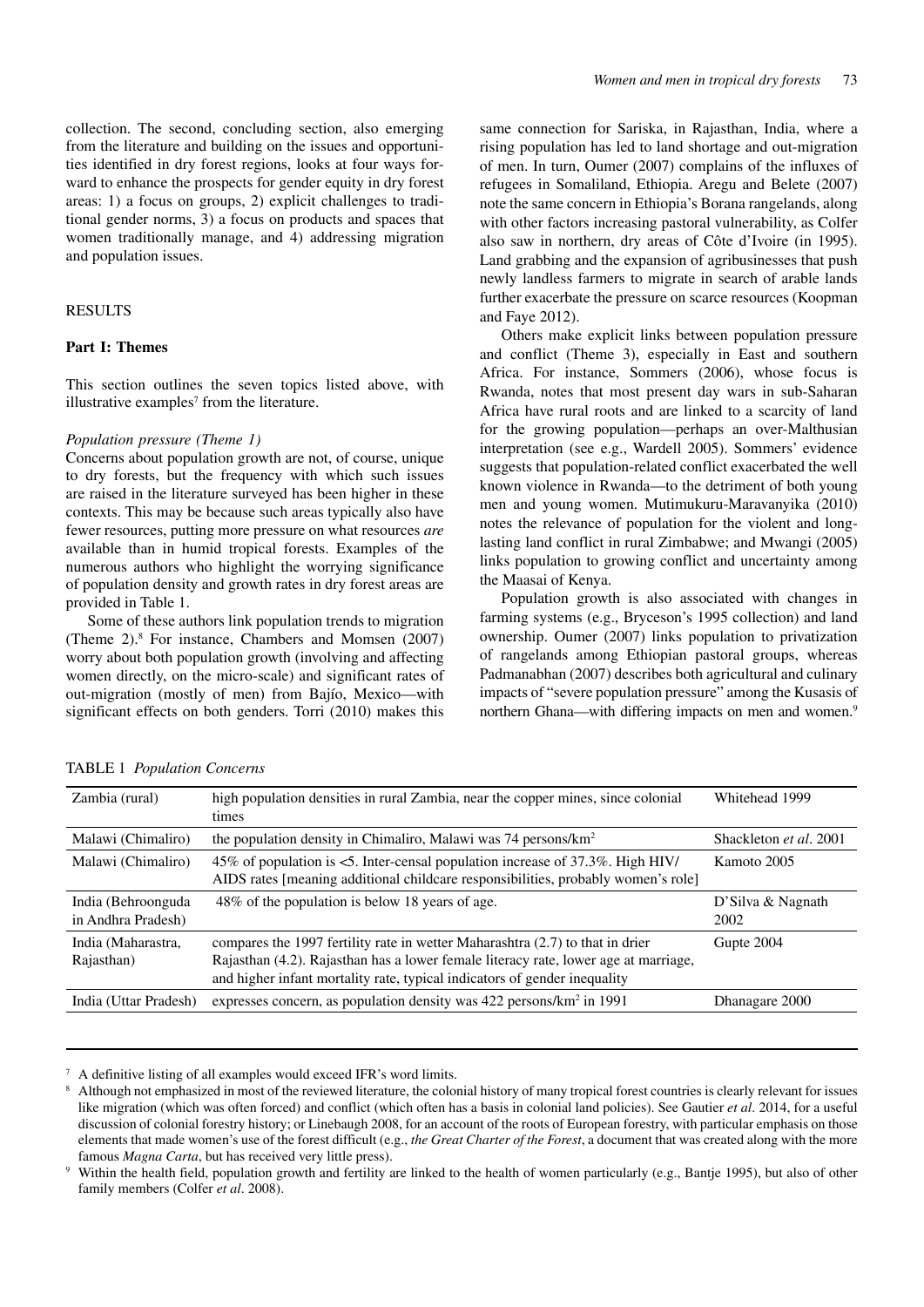In Pakistan's Northwest Frontier Province, Southwold-Llewellyn (2006) considers population pressure to be an important factor in changing the agro-pastoral system—a system that once involved equal rights (among men, not women) to use pasture and forest and now involves government-initiated timber royalties, which are preferentially available to some men over others.

Of special interest to forestry is the link between population and deforestation. Whereas Goebel (2003) notes a positive association between population growth and deforestation in Zimbabwe's communal areas (those less desirable regions historically assigned to the black population), other studies demonstrate that this correlation does not always hold. For example, Klooster (2002) compares two communities in Michoacán, Mexico, in the Lake Pitzcuaro Basin, with an overall 2.7% rate of population increase for most of the 20th century. In one community, Santa Fé, the population doubled between 1950 and 1999, whereas in another, San Jerónimo, the population remained stable. In both villages, there have been improvements in forest management, allowing the forest to increase in quantity but with decreasing quality, as young men continue to harvest the most locally valued species, pine. Finally, some authors report people being sometimes responsible for afforestation or reforestation, rather than deforesting (e.g., the collection by Leach and Mearns 1996; also suggested by van Beek and Banga 1992, among the Dogon of Mali; or Kelly 2009 on rural El Salvador, who specifically emphasizes women's roles in reforestation).

#### *Migration (Theme 2)*

The issue of human movement, which is linked to the above discussion on population density, emerged as unusually important in our review of the gender and dry forests literature. Although migration is common in humid forests as well, the literature does not highlight its problematic relation to gender to the degree found in the dry forest literature. Some migration, even in the current era, is forced<sup>10</sup> as, for instance, in some resettlement (e.g., Goebel 2003, or Moore 1993, in Zimbabwe; McMillan 1995, in Burkina Faso, Kurian 2000, on India), and its effects on gender relations are varied. For instance, the Zimbabwe resettlement experience appeared to provide some benefits to women, whereas the Indian experience did not.

More migration, however, is economically motivated, and occurs in response to push factors (a lack of livelihood opportunities) or pull factors (appealing opportunities elsewhere). NAFTA (the North American Free Trade Agreement), for instance, spurred out-migration from Bajío, Mexico, a process which Chambers and Momsen (2007) argue has been bad for biodiversity, as well as having adverse effects on women, children and the elderly. In contrast, Klooster (2002) sees male out-migration from Michoacán, Mexico as an effective (and implicitly forest-conserving) survival strategy in an adversely changing agricultural context. Sanders (2000) notes the common migration of Ihanzu men during famine years from northern Tanzania; and Whitehead (1999) discusses the ubiquity and longstanding nature of male migration in Zambia, connected with copper mining; similarly men leave rural Swaziland seeking wage labour in urban centres, placing serious agricultural burdens—for subsistence crops, and the (mostly) men's cash crops—on the women left behind (Malaza 2003). In the Northwest Frontier Province of Pakistan, male out-migration has been a common response to the changing agro-pastoral system (due at least in part to population increase; Southwold-Llewellyn 2006). D'Silva and Nagnath (2002) note the reverse situation in Andhra Pradesh (India), where successful forest management efforts by a Gond community led to a reduction in out-migration, due to the availability of work nearby. More than half of the locally employed workers were female.

Male migration, the most common migratory pattern, has led to a rise in female-headed households in many regions of sub-Saharan Africa (Booth and Protais 2000) and shifted previously male-dominated activities to women. In addition to increasing women's labour burdens, migration can spell trouble for both women and men: Bujra (2002) describes the freedom of northeast Tanzanian men in Lushoto "…to be absent for months or years in towns (and while there to engage in extra-marital sex)" (p. 224)—thus potentially exposing themselves and their wives to HIV/AIDS.

Amid drops in the rural male population (due to outmigration but also to war, sickness and death related to HIV/AIDS), cropping patterns and farming systems are experiencing profound changes (FAO 2004 cited in Deda and Rubian 2008, FAO 2005). Interestingly, the 'feminization of agriculture' which places economic, labour and other pressures on women—can also provide women with enhanced opportunities. As women shoulder a greater share of farm work, they are expanding their roles as managers of biodiversity and are accordingly acquiring, controlling, developing, and transmitting a vaster repertoire of ecological knowledge to compensate for their husbands' absence from the fields (Rocheleau 1995; Zimmerer 1996). Working in Kenya, Shipton (2007) mentions the added burdens on Luo women when their husbands migrate, but also their strengthened voice in decision-making (both also noted by Flintan 2007, for Ethiopian pastoralists). Wardell and Fold (2013, p. 26), writing about northern Ghana conclude that "Male labour migration, inadvertently, heightened the importance to women of valueadded processing of shea kernels, and the marketing of

<sup>&</sup>lt;sup>10</sup> During colonial times, forced migration was common, for the building of infrastructure (e.g., Ghana, Tanzania) or to render populations more accessible for administrative, extractive and control purposes (e.g., Cameroon, Indonesia)—such forced movement was typically male, leaving women to 'mind the farm'. The same patterns can be seen today, as men (usually) leave for wage labour in a variety of industries far from home. See Cordell *et al*. 1996, for an overview of migration in West Africa (Burkina Faso as the focal point), including a chapter on women's migration, roughly half that of men in this region.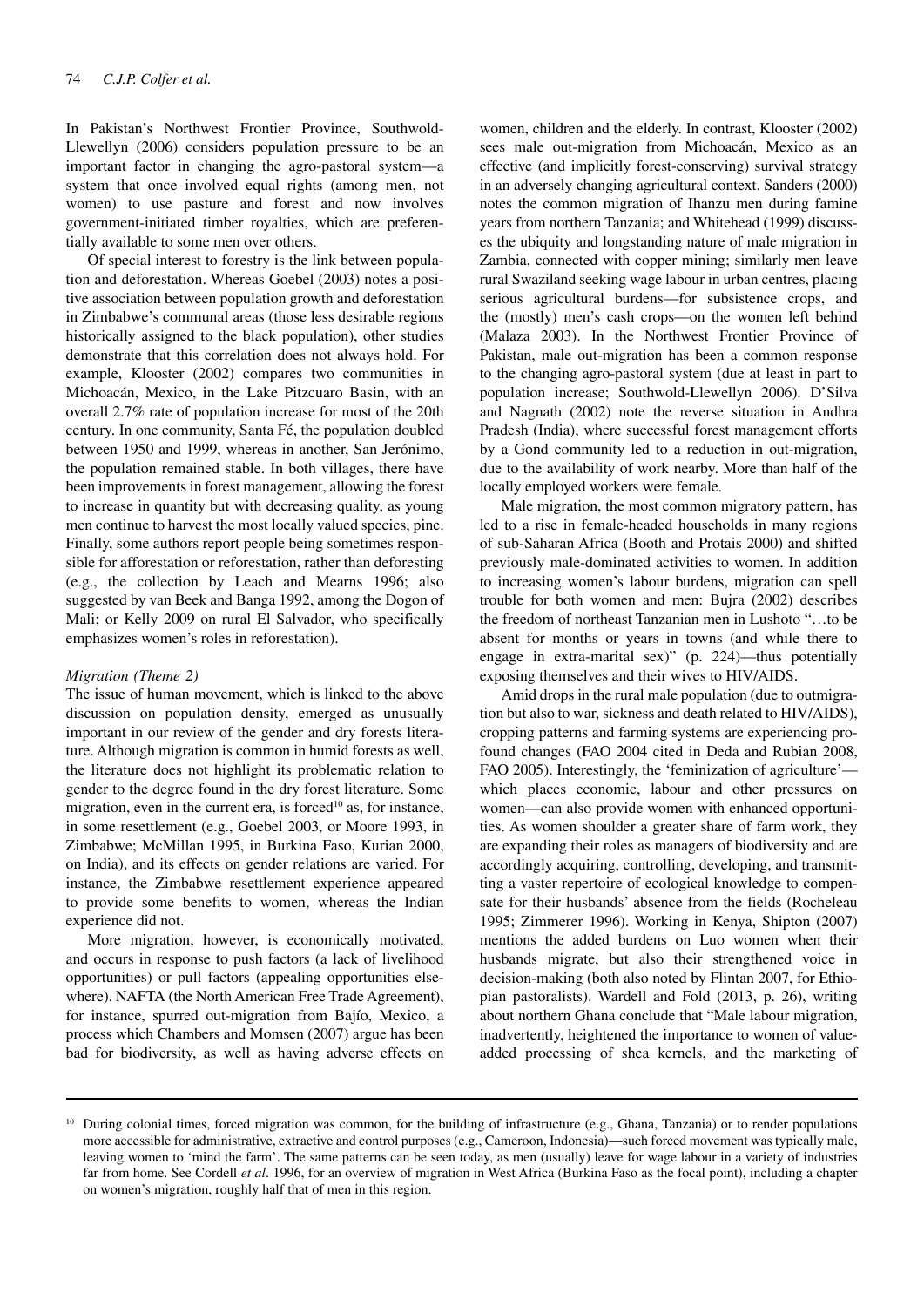kernels and shea butter, all of which they managed themselves";<sup>11</sup> Goebel (2003) also noted some advantages for women in terms of increased autonomy when their men left, in Zimbabwe.

#### *Intra-household and inter-group conflicts (Theme 3)*

While migration can bring with it new economic opportunities, it can also be at the root of many conflicts. Conflicts occur in both humid and dry forests, of course, but in the literature surveyed the *scale* at which conflicts were discussed was generally smaller, closer to home, in dry forests. Whereas many conflicts in humid forests occur between communities and more powerful operators at a higher scale (like national governments, timber companies, oil palm plantations or conservation projects), $12$  the ubiquity of very local level conflict is striking in the dry forests literature. Conflicts may involve cattle theft, rain-witchcraft, warfare, and other village matters, as noted by Sanders (2000) in Tanzania, as well as other forms of crime or ethnic clashes, as discussed in an African context by Jacobsen (2006) and Barker and Ricardo (2006). Domestic and other violence against women, conflicting intra-household gendered needs/wishes, and generalized conflicts over local resources predominate.

The most directly gender-relevant conflicts include violence and abuse toward women, much of which occurs within the household. Yépez del Castillo (2003) ties such domestic violence to a "male identity crisis" resulting from new economic roles for women and from men's inability to satisfy the household's financial needs in contexts of dire poverty. Similarly, Amuyunzu-Nyamongo and Francis (2006) write of the frustrated and drunk young men in Kiambu District of Kenya who come home and behave violently towards their mothers, thereby demonstrating their masculinity (domestic violence transcended all social and demographic characteristics in a pan-Kenya survey). These authors see male violence as a reassertion of the ideal masculine role in a context where economic realities have made performing these roles impossible (also noted for Namibia by Kandirikirira 2002, who also emphasizes the colonial roots of these problems). Aregu and Belete (2007) further describe intra-household conflicts arising when Ethiopian women in Borana were given food aid, which then made them the family's "sole provider", thereby threatening men's roles. This concern is reiterated throughout Bannon and Correia's (2006) global collection and among other authors writing about domestic violence

against women and child abuse in dry forest areas (Kukreja and Khan 2001 in Uttar Pradesh (India) and Nussbaum *et al*. 2003). Bujra's (2002) analysis of efforts to combat HIV/ AIDS in Tanzania and Zambia suggests that many of the messages, though often effective in AIDS prevention, can actually exacerbate gender conflict, reinforcing traditional inequitable masculine gender stereotypes.

Violence against women also occurs outside the home, as women perform their forest product and water collection duties,<sup>13</sup> and can be particularly acute when occurring within the context of larger conflicts. Aregu and Belete (2007) mention the danger for women in Borana, Ethiopia, when they have to travel far for forage and water, and Oumer (2007) specifies the danger of rape, in similar situations in Ethiopian Somaliland (see Theme 7). Goebel (2003) reports fears of rape, violence, or theft among women who had to walk alone in the "bush" near their resettlement village in Zimbabwe. Such fears occur in the Middle East as well: Ertug (2003) mentions Turkish women's unwillingness to venture out of their Central Anatolian village alone, fearing attack. Bujra (2002), though recognizing the "brutalization of women in African societies ravaged by war" (p. 214), calls for greater nuance, recognizing intra-Africa differences among men (class, ethnicity, period). She complains of increasing intergender conflict, encouraged for instance by sexist messages to soldiers that implicitly value sexual aggression.

Many conflicts in East and southern Africa relate to land and tree tenure: Mutimukuru-Maravanyika (2010) emphases Zimbabwe's history of land conflicts, with recent related increases. Mwangi (2005) describes the recent conflicts that emerged among the Maasai (Kenya) as a result of the unsuccessful "group ranches" that were later inequitably divided. Elite capture at various levels, from the community to the judiciary, made the problems difficult to resolve.<sup>14</sup> Another analysis of these group ranches notes women's perceptions that conflicts had increased along with water and fuelwood shortages, and that formalization of land tenure had led to disproportionate losses among the poor and marginalized (Meinzen-Dick and Mwangi 2007).

Women employ various strategies to challenge norms that deny them access to important resources, such as land or trees. For instance, Goebel (2003) describes the common use of "husband-taming herbs"—and men's fears of such practices—in a resettlement area in Zimbabwe, relating this practice to women's extreme dependence on their husbands

<sup>&</sup>lt;sup>11</sup> One anonymous reviewer noted that men's absence allowed "women to spread their labour demand to supply the 3-day periodic markets for shea [products]" (reducing their dependence on men), as well as "harnessing a new opportunity (in terms of price differentials)" that resulted from a new Francophone – Anglophone territorial boundary.

<sup>&</sup>lt;sup>12</sup> The research reported in Colfer (2005a), which derives from long term work in 30 sites in 11 countries (18 in humid forests; 3 in dry forests), included attention to conflict from the start, as one of its pre-defined variables. The book includes a chapter on "conflict and social capital" as well as site-by-site discussions of both in an appendix—for comparison with the conclusions presented here.

<sup>&</sup>lt;sup>13</sup> Although water issues only emerged in a few of the materials we examined (given our emphasis on forests) and are therefore only occasionally mentioned here, we realize that there is a significant body of literature, particularly related to health, about women and water. Such issues are particularly important for women in dry forests, because of the greater difficulty of securing water in such environments.

<sup>&</sup>lt;sup>14</sup> Hughes' (2006) history of the Maasai colonial experience documents the important role of women in resolving conflicts between groups: women of each group would suckle the children of the other. Another option was for men of each group to become blood brothers.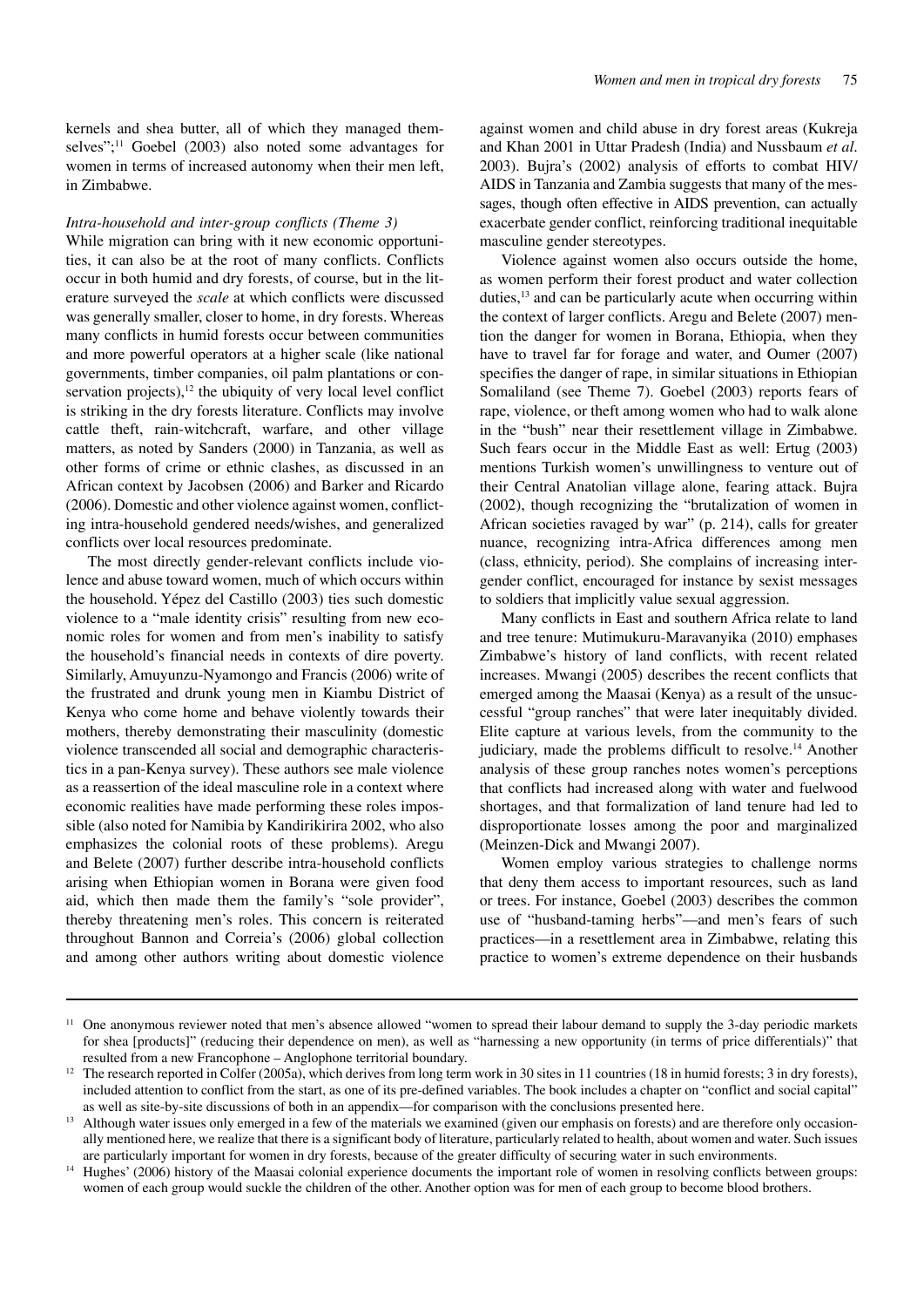based on lack of own rights to land. She further notes a significant and positive change from Zimbabwe's communal areas, where widows are often "chased away from their homesteads and lose access to tree products and other resources as well as most property" (p. 120), on the one hand; and the Sengezi resettlement area, where they are likely only to lose access to tree crops. The most frequent conflicts there, with the most serious consequences for women, involve widows' claims on their dead husband's land and his patrilineal relatives disputing these claims, sometimes violently.15 Extra passion is induced by the conceptual links among land, ancestors, required rituals and patrilineality. Moore (1993) analyzes the conflicting claims to land in the Kaerezi Resettlement Scheme in eastern Zimbabwe, emphasizing the active roles and strategies of women (past and present). Nemarundwe (2005) describes an unusual Zimbabwean case in which local women joined together, with the encouragement of an NGO, and successfully confronted the traditional male authority, the *sabuku*, who had closed off a dam that provided water to the women's garden project, in preference for the men's livestock.

Conflicts also often involve forest resources: Oumer (2007) writes about the Somalis on the Ethiopian border, noting that charcoal production (which often directly involves women with little voice in public decisionmaking) and cross border marketing thereof, exacerbate conflicts, sometimes armed, between pastoralists and farmers, business people, and others. Aregu and Belete (2007) stress the increasing conflicts over resources between the Oromo and Somali in Borana (Ethiopia) during droughts and in recent times (or see Shipton 2007, on Luo cattle raiding). Kamoto (2005) discusses the strained relations and power struggles among levels of government (primarily male) as devolution was implemented in Ntonya Hills, Malawi. She found, in her attempts to implement co-management between the men and women of Chimaliro and a long-despised forestry department that "… backbiting, fear of the unknown, resentment and mistrust engulfed the local level actors" (p. 295). Southwold-Llewellyn (2006), in turn, discusses the likelihood of armed violence between sometimes armed men seeking fuelwood in the Northwest Frontier Province of Pakistan and forest guards who are mandated to prevent such traditional use. Fears on both sides abound, as do conflicts.

Klooster (2002) describes the fears of the indigenous people of Santa Fé (Michoacán, Mexico) when armed Mestizo outsiders (Quirogan men) began cutting the trees in their forests; these conflicts escalated to include killings. In India, D'Silva and Nagnath (2002) report the experience of Behroongud, Andhra Pradesh: the community opted to form its own forest protection committee in 1990, and found itself literally at war with its neighbours who disapproved of this action. Kurian (2000, p. 215) describes the "…history of conflict between tribal and non-tribal peoples over mastery over resources", as well as the total disregard for women's needs and goals at all levels in the World Bank's planning of the Sardar Sarovan dam project in dry areas of India. Heltberg *et al*. (2000) refer to past violence between local people and guards at the Sariska Tiger Reserve in Rajasthan, India (resulting in one guard's death), related to women's and girls' fuelwood collection; Torri (2010) describes the conflicts between men who value timber and women who value firewood in this same area. Van Beek and Banga (1992) also describe a conflict among the Dogon of Mali (bordering on Burkina Faso) between men and women over the women's use for firewood of a tree, the *puro*, which is ritually important to men.

In general, the differences in gender-related conflict portrayed in the literature between dry and humid forests decrease as we move up in scale. In humid forests, we've found concerns about intra-familial and intra- and intercommunity violence and conflict to be comparatively rare; but a considerable amount is portrayed at larger scales, particularly between communities and outside actors like timber concessionaires, oil palm plantations, transmigration/ resettlement programs.

#### *Hierarchy and significant power differences (Theme 4)*

There are power differences in all societies; and these permeate all aspects of social organization, livelihoods and resource management in dry forest areas. In fact, clear hierarchies are a prominent theme in the literature on dry forest regions. In some areas, power differences and hierarchy are closely linked with age (Colfer 2011; or van Beek and Banga 1992, on the Dogon of Mali, Shipton 2007, on the Luo of Kenya).16 For instance, Barker and Ricardo (2006) emphasize social stratification based on age in many parts of sub-Saharan Africa, with young men having little power or access to women: women were more available to older men with control of family wealth—particularly in groups requiring the payment of bridewealth. Wooten (2003) describes the more general pattern that the elders dominate younger folks and men have more power than women among the Bamana of rural Mali. Brukum (2001) documents the history of interethnic conflicts among groups of differing power in northern Ghana; and Padmanabhan (2007) notes the age hierarchy there, with implications for agriculture, including hierarchical relations among older and younger women.

An ethnographic atlas [\(http://lucy.ukc.ac.uk/EthnoAtlas/](http://lucy.ukc.ac.uk/EthnoAtlas/) Hmar/Cult dir/Culture.7831) describes the Bemba of Zambia as highly centralized and hierarchical with an authoritarian political system. Jumbe and Angelsen (2006) stress extremes of respect and obedience with which community members in

<sup>&</sup>lt;sup>15</sup> One early reviewer of this article (anthropologist Michelle Roberts) worried that such examples might inappropriately strengthen notions of environmental determinism, in which scarcity is seen to lead inevitably to gender conflicts. She reminded us of the San, a group living in the extremely resource-scarce environment of the Kalahari Desert, who have one of the most gender-equitable systems in the world. Culture has strong effects on people's responses to their own environments.

<sup>16</sup> Shipton reproduces a Luo saying "that 'a powerful old woman' is a redundancy, since age *is* power" (pp. 41–42).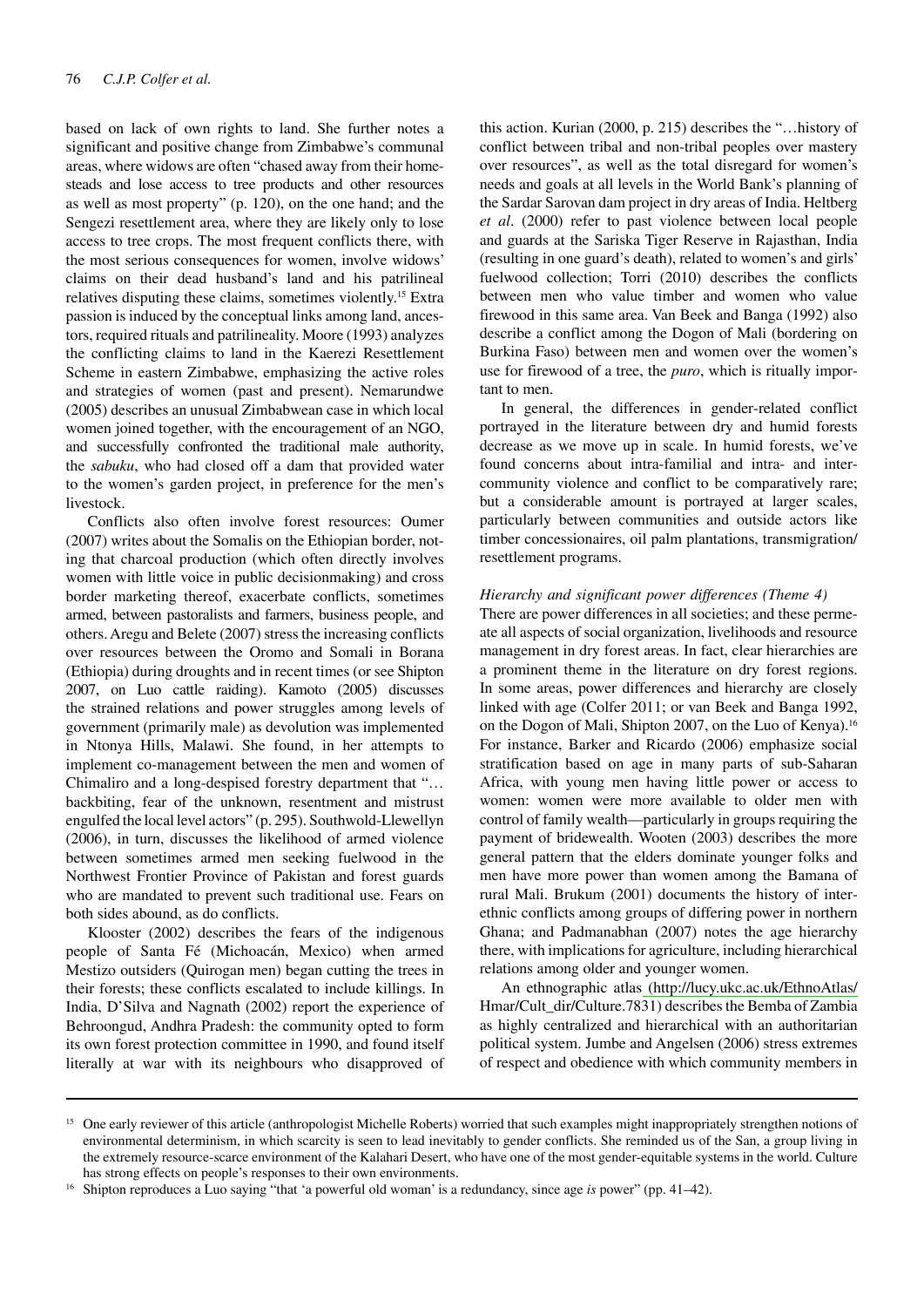Chimaliro and Liwonde, Malawi view their chiefs. Alemu and Flintan (2007) describe a complex clan and tribal structure in the Afar region of Ethiopia, with elders in charge of many important issues. Sanders (2000), on the other hand, acknowledges that "there is a dominant discourse which stresses male-dominance" among the Ihanzu of northern Tanzania, but still argues that "[g]ender symmetry, not gender hierarchy, structures all transformative processes" (like rain-making or reproduction) in this group. He makes his point partly by explaining the positive local connotations of terms applied to women (wet, soft, fat, fertile) as opposed to men (dry, lean, hot) and the need of their combined qualities to make babies and rain.

Moving to South Asia, famous for its hierarchical social relations, Southwold-Llewellyn (2006) writes of the dominant lineages, patron-client relations, and inequitable power relations in the Northwest Frontier Province of Pakistan. There, local political alliances are linked with national politics; and segmentary opposition<sup>17</sup> within patrilineal kin groups continues to function politically. Gupte (2004) notes the rigid hierarchical social structures in Rajasthan and Maharashtra, India and their adverse effects on individuals marginalized by their gender, age or caste (also noted for Sariska, in Rajasthan, by Torri 2010; and Jassal 2012 in north India generally). Kurian (2000) discusses the differential "power relations that are gendered and class, caste, or race based" (p. 191) and how they adversely affect the Indian tribal peoples resettled due to Sardar Sarovan dam construction. She notes the reductions in tribal women's status as the displaced attempt to assimilate to the more hierarchical Hindu society into which they have been resettled (a process also noted by Bose 2011, for tribals in Rajasthan).18 Dhanagare (2000) emphasizes the oppression and exploitation of the "scheduled castes/tribes" (formally marginalized groups) in Uttar Pradesh by the upper castes, and the inability of these "dependents" to oppose their "dominant" employers on management of local forests. In Indonesia, Fowler's (2013) work in the dry, eastern island of Sumba notes the importance of both matriclans and patriclans in providing hierarchical structure to human life, as well as, for women, the order of marriage in polygynous households (the latter also noted for the Mende of Sierra Leone, Leach 1994).

Power imbalances in Latin America are more likely to be discussed in terms of patron-client relations. Klooster (2002), for instance, notes the ownership in Santa Fé (Michoacán, Mexico) of a disproportionate amount of land by a few indigenous families who relied for labour on sharecroppers, many of whom were from outside the community; such patterns can also be found in humid forest areas (e.g., Porro and Stone 2005, on the female Babaçu palm collectors and processers of Ludovico, Maranhào, Brazil; or Millar 1983 on the Bugis of South Sulawesi)—but are discussed less frequently as serious problems in the surveyed literature.

#### *Strict gender differentiation (Theme 5)*

The notion of strict gender differentiation has already emerged in our discussions of violence and conflict particularly. Some of the strongest examples of strict gender differentiation come from the gender literature focused on men: e.g., Correia and Bannon (2006), who stress the idea that "a woman performs her part by merely *being*; for the man, it requires *doing* something, accomplishing something or performing something…" (p. 247; an idea also implied by Fowler 2013) for the Indonesian island of Sumba—though she also stresses egalitarian and complementary elements in daily gender relations).

Such gender differentiation underlies the gender division of labour. Lopez-Alzina (2007) focuses on the division of labour in the Yucatán (Mexico), noting men's exclusive responsibility for cultivating crops in the fields (or *milpas*). This expectation is reinforced by prohibition of women traveling to the fields (typically only occurring when labour is in short supply) or working there without their men present. Whereas Meinzen-Dick *et al*. (2012) point out that the notion of men's and women's crops in Africa has been over-generalized and treated simplistically, much literature has emphasized such patterns, often associated with ideal gender roles (e.g., Dolan 2001, in Kenya; Goebel 2003, in Zimbabwe). In fact, agriculture is often gendered by crop and by task in cooperatively farmed household fields, where male and female as well as individual and group tasks are intertwined in the process of crop cultivation (Bryceson 1995, Guyer 1984, Rau 1991). Padmanabhan (2007) found, among the Kusasi of northern Ghana, that women were prohibited from even looking into their husbands' stores of millet (their male-controlled staple) until he died, when she was allowed a peek.

Mabsout and Van Staveren (2010) use the concept of "doing gender" in Ethiopia—or manifesting gender norms in behaviour: They identified a tendency for

"…doing gender by balancing their [working women's] deviation from social norms such as the male breadwinner or the male household head, by submissive behavior vis-à-vis their male partner, who in his doing gender seeks to compensate his perceived loss of masculinity precisely by exercising power over his partner in other spheres of life" (p. 784).

Bujra (2002) notes northeast Tanzanian men (from Lushoto) seeing themselves as the "government" [i.e., the authority and power] within the home (p. 219). "The sexes, in Luoland [Kenya], are superficially about as uneven in status

<sup>&</sup>lt;sup>17</sup> Segmentary opposition can be summed up by the expression "I against my brother; my brother and me against our cousin; my lineage against a related lineage; my tribe against a neighbouring tribe" and so on up the hierarchy.

<sup>&</sup>lt;sup>18</sup> A less extreme version of this process—of a dominant and more hierarchical group imposing their world view and norms on a more egalitarian but marginalized group—occurs in humid forests as well, e.g., Elmhirst (2011) in Lampung, Sumatra, Indonesia or Lin (2008) on the Orang Asli of Malaysia.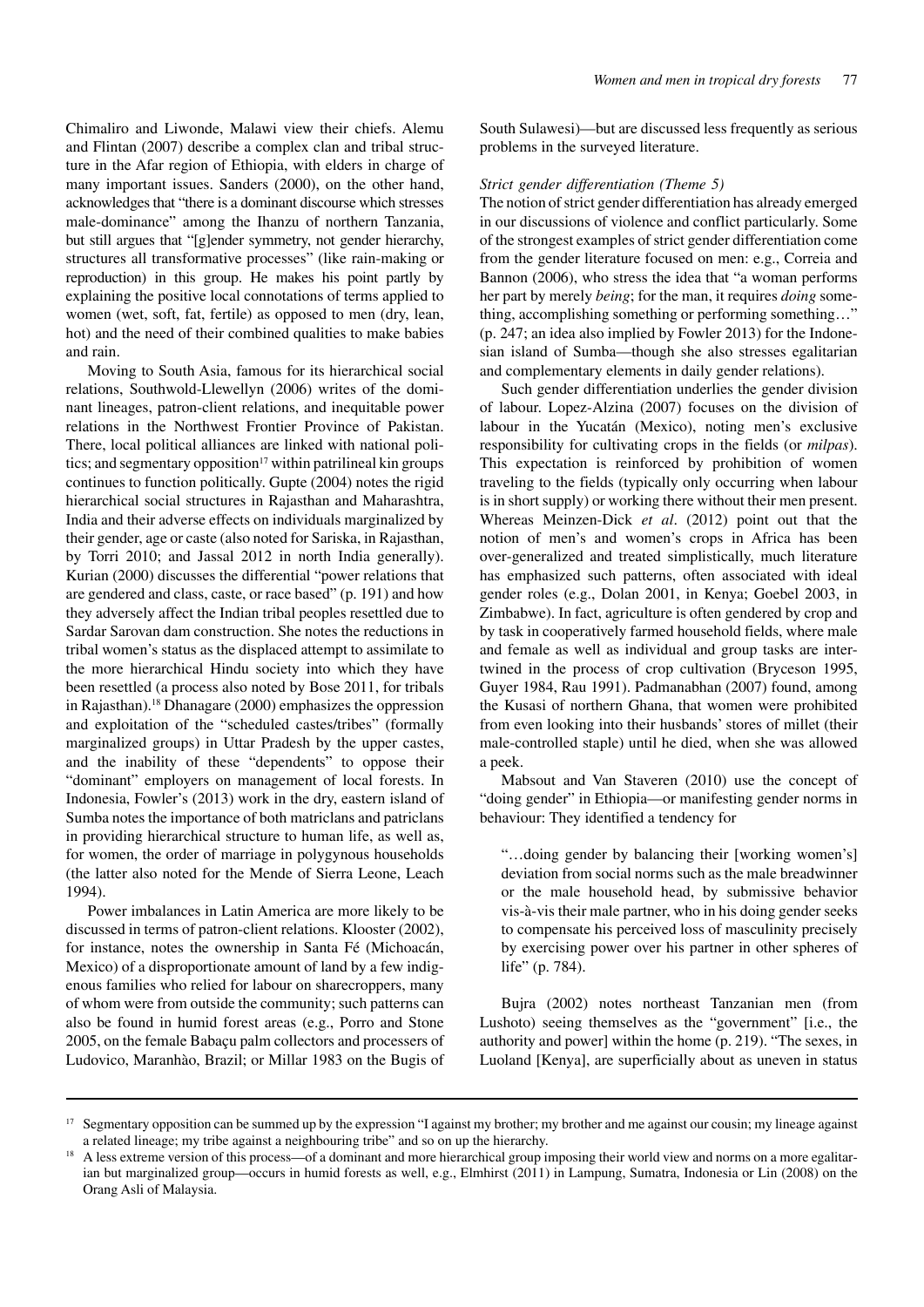as one can find in the world—in this too, Luo country is very African," (p. 41) says Shipton (2007). He goes on to discuss many informal avenues that women have to influence events. Sithole (2005) comes to a similar conclusion about gender relations among the Shona of Mafungautsi Forest in Zimbabwe. She makes clear some of the disadvantages of overt womanly power (e.g., accusations of promiscuity or witchcraft) and concludes that there, "most marginalized groups and women prefer influence to power" (p. 184).

*Purdah* represents another striking example of strict gender differentiation in South Asia. Gupte (2004) complains of ongoing "feudalism, patriarchy, gender segregation and enforced seclusion of women in purdah" (p. 371) in Rajasthan. The gender-segregating implications of the Sardar Sarovan dam were discussed above. Southwold-Llewellyn (2006) tells of a case in the Northwest Frontier Province in Pakistan, where a woman was elected to participate in a governing body. The lack of provision for *purdah*, however, precluded her involvement: her husband represented her (p. 651).

Although the locales of the following observations are not totally clear, the association of women with dangerous powers was more often cited in dry forest areas—particularly within cultures where witchcraft and magic are key elements of local belief systems.19 Federici (2008) raises this issue, as a danger for women, in a pan-African context, though many of her examples are from dry areas. Diabate (2012), herself a Malinke woman (from Mali), emphasizes public nudity as a last-ditch source of potent symbolic power for the women of West Africa (see also Diabate 2011). Moore (1993) recounts women's bare-breasted march in 1972, to protest their evictions in Zimbabwe's Eastern Highlands. Sanders (2000) analyzes the behavior of Ihanzu women of Tanzania, who dance wildly, nude in public, expressing aggression and sexuality usually reserved for men. He sees their behavior as a way to combine the strengths of both men and women in their bodies and thereby appeal to the spirits to bring rain. Acknowledging the publicly extreme differentiation between men and women, Sanders considers their day to day behavior to reflect ideals of complementarity and mutual interdependence. Like Sithole (2005) for Zimbabwe, Padmanabhan (2007) sees dangers, particularly for older, experienced or successful Dagomba women (northern Ghana) who may be accused of witchcraft.

We found egalitarian and flexible gender relations considerably more likely to be emphasized in the literature on humid *vis à vis* dry forests (see e.g., Du 2000 on southwest China; Noss & Hewlitt 2001 on the Aka pygmies of the Central African Republic; Sutlive's 1991 collection on Borneo).

*Commercialization of crops and forest products (Theme 6)* Commercialization of crops and forest products is occurring all over the world, and seems destined to increase as large scale land acquisitions increase in frequency. Although there are cases where women benefit from this commercialization of natural resources, the literature on gender and dry forests emphasizes the reverse (e.g., Bassett 2002; Dolan 2001; Ridgewell 2007; Schroeder 1999; Wooten 2003). Market integration and the development of market infrastructure, which have created agricultural systems dependent on external inputs, have typically by-passed women and displaced their agricultural activities. The most striking examples in dry forests are from Africa: Padmanabhan's (2007) careful analysis of the complex adaptations in northern Ghana among the Kusasis and Dagombas,<sup>20</sup> as soybeans and onions entered their agricultural system, provide unique insights into gendered change processes that vary importantly from place to place as rural communities are drawn into new markets.

Traditionally both Kusasi and Dagomba men were responsible for the staple food, and women were in charge of soup production. The Kusasi have stable post-marital patrilineal residence, which has allowed their women to become more involved in agriculture than their more mobile Dagomba counterparts. Kusasi women cropped rice, beans and okra for cash and consumption, while Kusasi men focused on millet; Dagomba men grew maize. As millet and maize yields decreased, these men have switched to cash crops: cowpea for the Dagomba; onions for the Kusasi. The use of insecticides in cowpea production moved the Dagomba toward considering the cowpea a staple and thus a male crop. Insecticides are linked conceptually with medicines—items considered distinctly male in this group (indeed, spelling dangers of witchcraft accusations for women who might use them). Among the Kusasi, women's cultural incompatibility with manure and the onion's requirement for fertilizer inhibited their involvement in this crop. Young men used to be more 'under the thumb' of their elders but can now grow and sell their own onions. The onion has thus had a liberating influence on young men, but it has solidified the unequal relations between the sexes. Padmanabhan states that "Onion cultivation highlights the distinction between male 'money' and female 'food' for the Kusasis" (p. 69), and concludes "On the 'battlefields of knowledge' (Long & Long, 1992), agricultural crops turn into elements for the construction of gender" (2007: 69).

The replacement of local crops produced for household consumption by introduced crops cultivated for commercial purposes also affects gendered roles in production and the

<sup>&</sup>lt;sup>19</sup> Thanks to Michelle Roberts for reminding us of this fact.

<sup>&</sup>lt;sup>20</sup> "The Kusasis and Dagombas are distinct cultural groups and reside in different vegetation zones...The Dagombas live in the administrative Northern Region in the Guinea savanna, dominated by drought-resistant baobab and acacia along with thorny bushes and grasses. The Kusasis inhabit the Sudan savanna area bordering Burkina Faso and Togo in the administrative Upper East Region. This area is more densely populated, with 87 persons/km<sup>2</sup>, as compared to only 17 persons/km<sup>2</sup> in the Northern Region where the Dagomba live. The high population density in the Sudan savanna has resulted in the survival of relatively few trees… With annual precipitation of less than 1000 mm, the major cereal is millet" (Padmanabhan 2007: 58).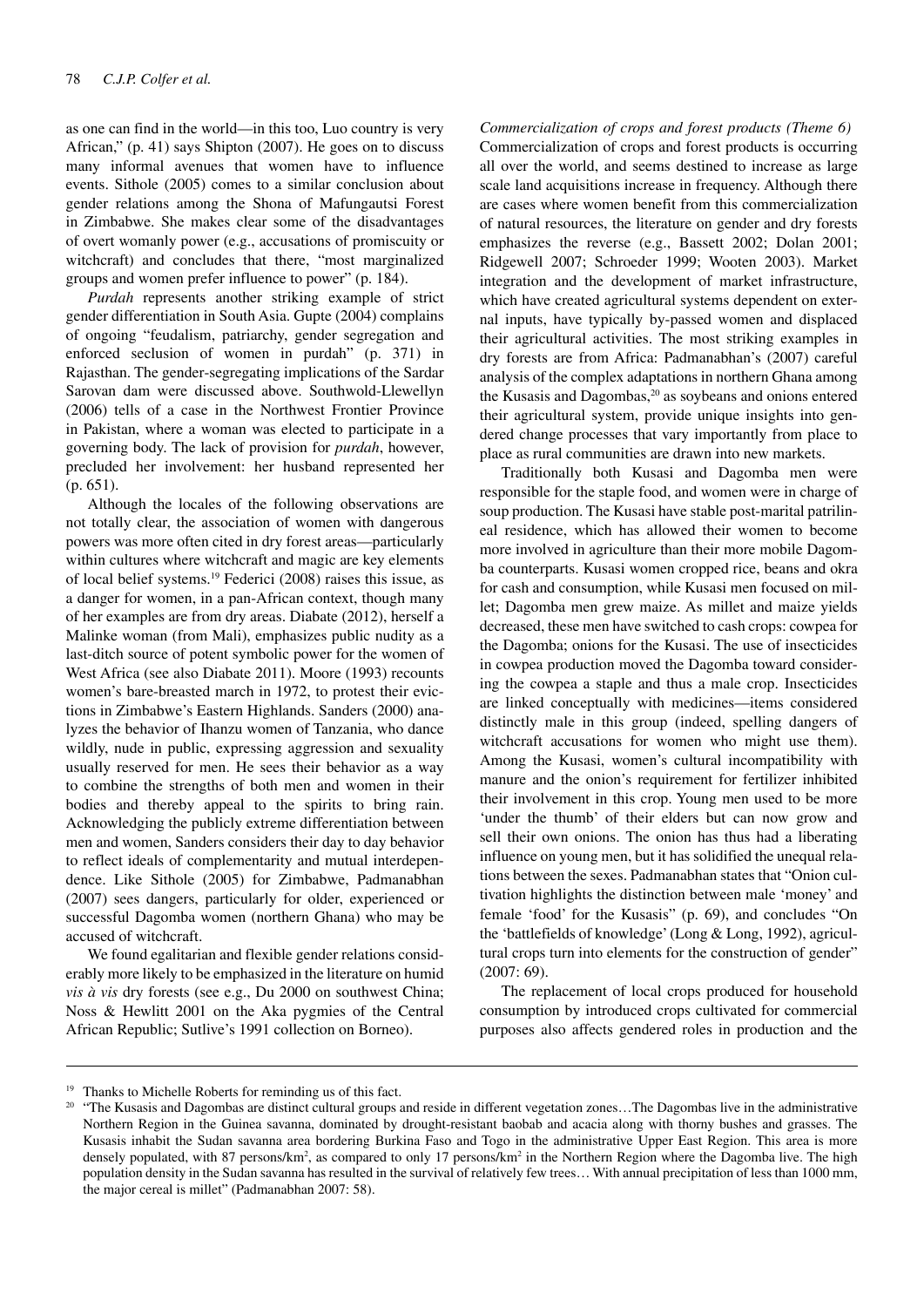spatial division of labour. Wooten (2003) describes a Bamana (or Bambara) community (Mali) in which gardening was traditionally a female enterprise associated with cultivation of a wide assortment of plants for the food economy. It is gradually becoming a male-controlled commercial venture centred on the cultivation and sale of exotic produce. In their economic pursuits, men usurped "unused areas", which in fact women had been using to grow traditional vegetables and maintain baobab (*Adansonia digitata*), shea trees (*Vitellaria paradoxa*) and other bush species (see works by Rocheleau for East African examples of women's uses of marginal spaces; or Nemarundwe 2005, on such practices in Chivi, Zimbabwe). Wooten notes that women are now even having difficulty finding the trees they need to produce charcoal, and he predicts future problems with fuelwood access.

Schroeder (1999) describes a similar situation in the Gambia, where outside actors first encouraged women's gardening, which resulted in women gaining status as well as usufruct rights and economic benefits. Later, agroforestry became popular within the development world. The results of the ensuing projects included local erasure of women's recently acquired access rights and other gains, and increased benefits to men from tree crops with market value.

Bassett (2002) provides a longitudinal look at cotton growing among the Senufo and Jula of Côte d'Ivoire, as women's involvement in growing this cash crop rose and fell between 1981 and 1997. He documents a variety of factors, one of the most important of which was the antagonism of husbands and extension agents to women's involvement, as men feared loss of their intra-household dominance. Women's adaptation strategies (which eventually were insufficient) involved transcending the household, "jumping scale" to involve collaborative work groups and paid labour.

Similar patterns are reported with respect to non-timber forest products in dry forests. For instance, Elias and Carney (2007) report that as shea nuts become increasingly profitable on local and international markets, men are retaining a portion of women's shea revenues or becoming involved themselves in marketing this traditionally female product. In fact, such trends are not new. Martin (1984) explains that in Nigeria men became involved in palm oil production traditionally a woman's domain—at the beginning of the  $20<sup>th</sup>$ century, when the product gained economic value:

"The entry of men into palm production made a difference to women mainly in that it deprived them of their right to initiate and control the production process and to control the use of the resulting oil. By the early twentieth century men were well established as the owners of palm fruit and of palm oil. Women were rewarded for their role in oil

production by being allowed to keep some oil for cooking as well as the by-products of oil processing . . . which had no major local use" (p. 419).

Malaza (2003) emphasizes the adverse effects commercialization can also have on biodiversity and on local people's diets in Swaziland (also noted by Michelle Roberts for Malawi, pers. comm., 29 July 2013). Women's labour constraints, related to male outmigration, and/or the need to plant men's crops (especially maize; a "symbol of status and power", p.  $250$ ) first,<sup>21</sup> interfered with the maintenance of agricultural and dietary diversity. Several authors have emphasized men's greater interest in prices and cash crops than women (e.g., Lopez-Alzina 2007, in Bajío, Mexico, Malaza or Roberts). On the one hand, Flintan's (2007) analysis notes the potential dangers for women of men's increasing commercial interests among Ethiopian pastoralists. On the other hand, Oumer (2007) notes Somali men's reluctance to engage in commercial ventures (except selling large livestock), leaving "…women [to] sell the majority of shoats as well as *khat* and [to] control a significant proportion of the charcoal trade…" (p. 36).

Why this pattern is more evident in literature on dry forests is not entirely clear to us. One possibility is that humid forests are often inhabited by shifting cultivators. In this farming system there tend to be too few surpluses to justify the extensive commercialization that is possible with the permanent agriculture possibly more common in dry forests—so there is less humid forest experience of small scale commercialization. Where commercialization occurs in humid forests, much has focused on timber, the quintessentially male product and one usually dominated by actors on a larger scale. There is a small amount of gender-relevant literature on NTFP commercialization in both kinds of forests (see below), with the tendency being for larger scale markets to be in the hands of men, and the smaller scale in the hands of women (e.g., Ruiz-Peréz *et al*. 2002, on humid forests in Cameroon).

# *Fuelwood collection (Theme 7)*

Whereas in analyses of humid forests the issue of swidden agriculture is a dominant theme, in dry forests—despite its widespread existence—it scarcely appears in the literature (though we know it exists in the real world; see e.g., Bryceson's 1995 collection); fuelwood, however, is ubiquitous. Non timber forest products in general are often presented as more central elements in dry forest women's survival strategies than in men's (e.g. Arnold and Ruiz Pérez 1998 in Niger, Chalfin 2004 and Elias and Carney 2005 in dry West Africa, Shackleton *et al*. (2011) in Burkina Faso, Ethiopia and Zambia).<sup>22</sup> But far and away the most commonly discussed

<sup>&</sup>lt;sup>21</sup> Malaza also anticipates more extreme labour constraints in the future in Swaziland, given the high incidence of HIV/AIDS, which particularly strikes people of working age.

<sup>&</sup>lt;sup>22</sup> The subsistence uses of NTFPs in humid forests probably actually makes them just as important—but much of the literature ignores subsistence uses; and dry forest communities seem likely to be more dependent on the cash economy.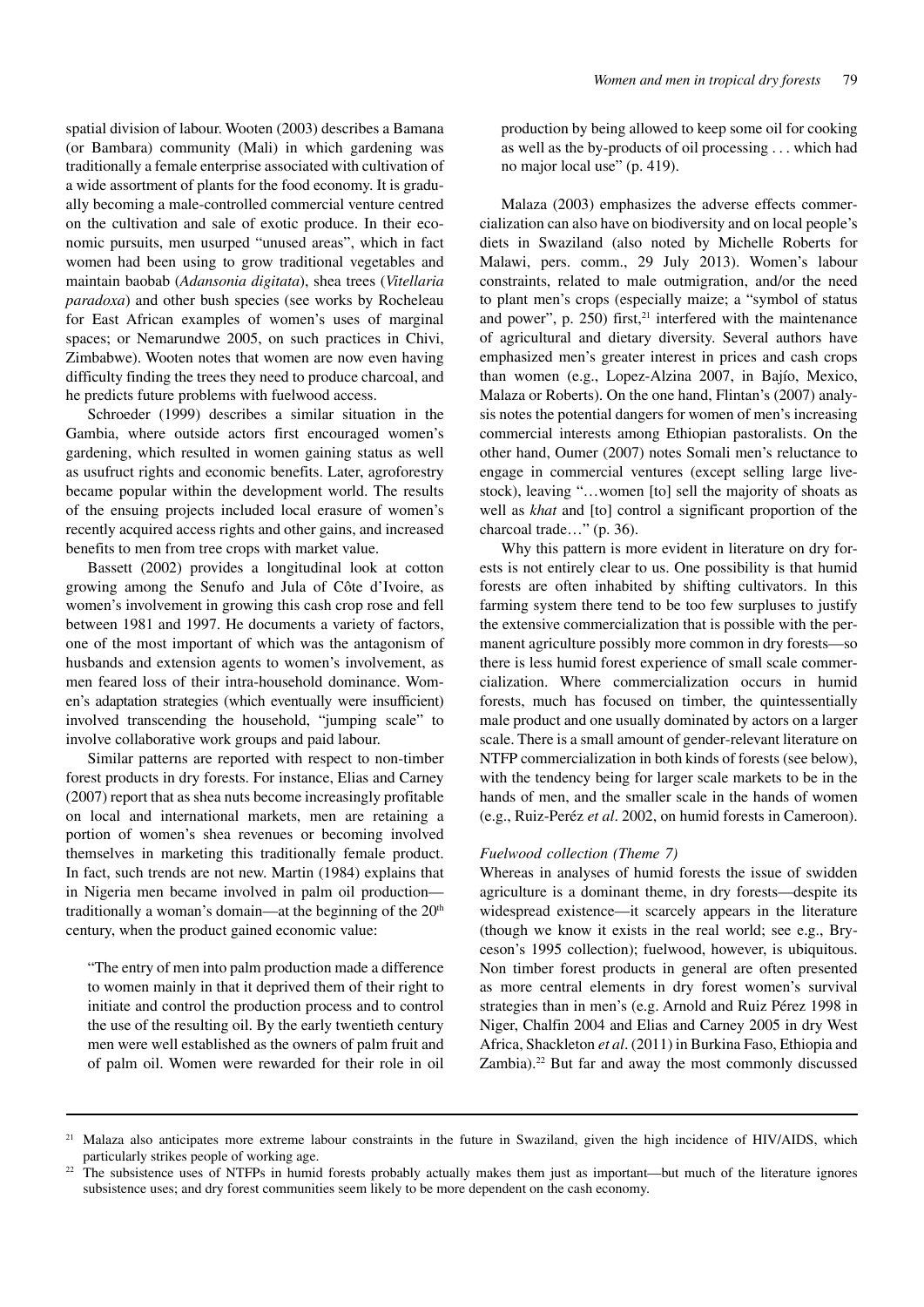forest product in dry forests is fuelwood, which is used for cooking23 and which also represents an important source of income in these areas (e.g. Arnold and Ruiz Pérez 1998). Given the long history of attention to women and firewood and the relatively straightforward nature of the issues, we summarize them in Table 2.

Authors stress three key issues related to firewood collection, which have clear gender dimensions: 1) the gender defining features of firewood collection (which differ by location); 2) people's dependence on fuelwood and its contribution to their way of life; and 3) time constraints related to fuelwood collection and efforts to address these constraints.

Padmanabhan (2007), for instance, exemplifies a common time constraint and its local implications:

"[introduced] Soybean *kpalago* can be prepared much faster, a firewood saving characteristic which is also an important reason for the replacement of the original dawadawa (African locust bean; *Parkia biglobosa*) by soybean as a base for *kpalago* [an important female gender-defining soup among the Kusasi of northern Ghana]." (p. 67).

Fuelwood provides a key link between rural and urban areas as well. Oumer (2007) identifies urban population growth as an important impetus to the resulting gendered increase in charcoal production in Somaliland, Ethiopia. Kamoto (2005) describes the unsuccessful Blantyre City Fuelwood Project, designed to supply fuelwood for the urban populations of Blantyre and Zomba (Malawi). Plagued by community resistance to the use of local Miombo woodlands for the eucalyptus plantation, and by political power plays between traditional chiefs (male) and a Forestry Department resistant to devolving authority, women's roles appeared to be completely ignored.

Fuelwood has received much more attention in dry forests, simply because, given its greater availability in humid forests, obtaining it has been less of a problem there.

#### **Part III: Ways Forward**

The above discussion has highlighted some of the pervasive gender inequalities that affect women and men living in dry forest areas. Producing or stimulating desirable change has proven to be far more difficult than generally anticipated. Change can be disruptive; indeed even when ultimate changes prove positive, disruption and conflict may come first. Change also often involves winners and losers. Although win-win

scenarios do exist, they are not ubiquitous. We recognize the difficulties that have marred attempts to produce transformative social change that can enhance gender equity, but there are also clear problems with 'doing nothing'. What follows is a summary of four approaches encountered in the literature that we find promising: 1) a focus on groups and collective action; 2) explicit challenges to traditional gender norms; 3) supporting products and fields of interest to women; and 4) addressing migration and population issues. No single approach is sufficient, and all carry risks. For instance, women's economic success can exacerbate violence against women, at least temporarily, as Amuyunzu-Nyamongo and Francis (2006) found in Kenya; and would-be change agents often have to cope with initial reluctance or backlash before final acceptance.

#### *Group focus and collective action24*

The most commonly proposed approach to redress gender inequalities within rural communities is to encourage the formation or strengthening of existing women's groups. Mabsout and Van Staveren (2010), who conducted a quantitative study of decision-making and values among 24 of Ethiopia's ethnic groups, make important points: given that one-size-fits-all policies are often ineffective and that constraints for women's bargaining strategies may be at the institutional rather than individual level, policies for social change may best focus on change at the group level (also found in India by Agarwal 1994; 2010). Legislation on gender equity can help, though it alone is typically insufficient.

The relevant literature emphasizes women's existing capabilities in group formation, and women's mutual aid networks (see Table 3).25 In Burkina Faso, for instance, the success and centrality of the Mossi's traditional *naam*  groups—wherein individuals from a given locality come together on the basis of age or gender—have been particularly well documented (Pochettino, 1995). *Naam* groups have been at the root of much of Burkina's rural activism, and State as well as international donor and NGO interventions have drawn upon such pre-existing, traditional associations to reach the rural populace (Pochettino 1995, Dialla, 2005).

Others focus on gender-segregated grouping behavior based on common activities. In an Ethiopian example, Flintan (2007, p. 84) notes that "One NGO…has been using the traditional coffee ceremony, where women gather on a daily basis, as a forum for discussing sensitive issues such as violence". She notes that local women see the advantages of "group power" (p. 74), and concludes that: "…it can prove less politically sensitive and more socially acceptable to bring

<sup>24</sup> "Collective action can be defined as voluntary action taken by a group to achieve common interests" (Meinzen-Dick and di Gregorio 2004).

<sup>&</sup>lt;sup>23</sup> A large body of literature also exists on the dangers of cooking with fuelwood, dangers most extreme for women and children, who due to their roles in cooking, are more exposed to the indoor smoke created during the combustion process. Kirk Smith, at the University of California, Berkeley's School of Public Health, has been a prolific writer on this subject (e.g., Smith 2008).

<sup>&</sup>lt;sup>25</sup> That men also group is well known: Klooster (2002) describes proactive indigenous organizing to protect their land/forest by Santa Fé indigenous men in groups against the male Quirogan Mestizo interlopers (Michoacán, Mexico)—with positive effects in terms of forest cover.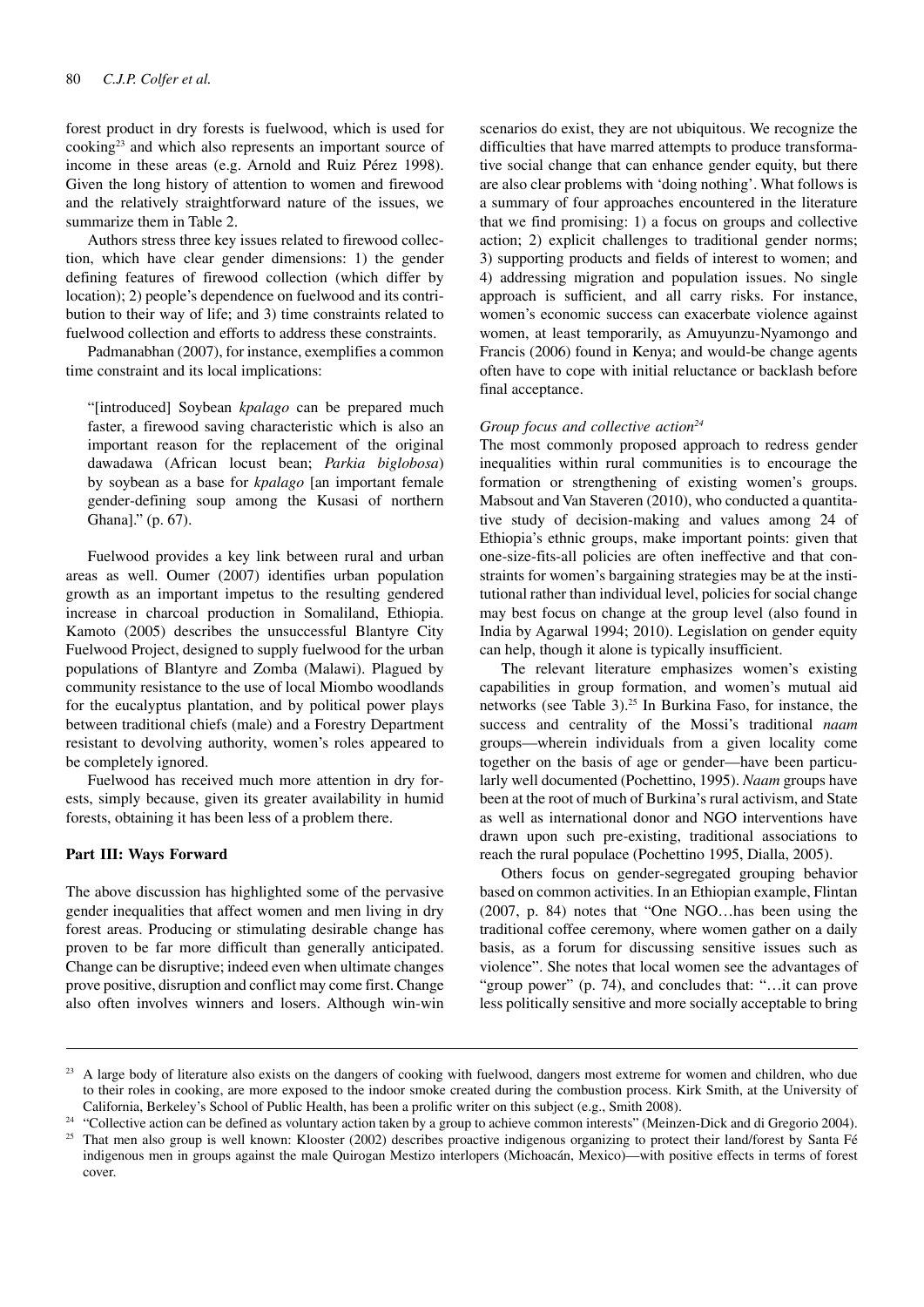# Table 2 *Firewood Collection Issues*

| <b>Gender-Defining Features of Fuelwood Collection</b>         |                                                                                                                                                                                                                              |                                        |  |  |  |
|----------------------------------------------------------------|------------------------------------------------------------------------------------------------------------------------------------------------------------------------------------------------------------------------------|----------------------------------------|--|--|--|
| Sub-Saharan Africa                                             | women collect water & fuelwood ubiquitously                                                                                                                                                                                  | Whitehead 1999                         |  |  |  |
| Ethiopia (pastoralist)                                         | women without voice at center of fuelwood trade; concern about<br>possibility for sustainability unless women are involved                                                                                                   | Flintan 2007, Ridgewell<br>et al. 2007 |  |  |  |
| Zimbabwe                                                       | fuelwood collection is 'women's work', unless by cart when men/boys<br>do it                                                                                                                                                 | Goebel 2003                            |  |  |  |
| Mexico (Michoacán)                                             | widows, single women, and women whose husbands are otherwise<br>occupied are particularly burdened by the collection of firewood                                                                                             | Klooster 2002                          |  |  |  |
| Pakistan (Northwest Frontier<br>Province)                      | sometimes armed men gather firewood; women are in purdah and only<br>old women occasionally gather firewood                                                                                                                  | Southwold-Llewellyn<br>2006            |  |  |  |
| India (Uttar Pradesh)                                          | while women collect fuelwood, men make decisions not to participate<br>in increasing fuelwood production                                                                                                                     | Dhanagare 2000                         |  |  |  |
| India (Rajasthan's Sariska<br>Reserve)                         | men set rules against harvesting biomass. Following these prescriptions<br>-> inability to cook, a central female role expectation                                                                                           | <b>Torri 2010</b>                      |  |  |  |
| India (Rajasthan's Sariska<br>Reserve)                         | women's role; legally collect headloads of fuelwood from private &<br>common areas; sharp instruments, animal/motor power prohibited, so<br>mostly dead, fallen branches are collected                                       | Heltberg et al. 2000                   |  |  |  |
| <b>Dependence on Fuelwood</b>                                  |                                                                                                                                                                                                                              |                                        |  |  |  |
| Malawi                                                         | 90% of energy consumption from biomass, 75% of that from forests                                                                                                                                                             | Jumbe & Angelsen 2006                  |  |  |  |
| Malawi (Liwonde)                                               | People actively involved in fuelwood sales, with women the main<br>traders                                                                                                                                                   | Jumbe & Angelsen 2006                  |  |  |  |
| Mali                                                           | Dogon women collect firewood for cooking, brewing & pottery making                                                                                                                                                           | van Beek & Banga, 1992                 |  |  |  |
| India (Rajasthan,<br>Maharashtra)                              | women rely on fuelwood, important element in forest management                                                                                                                                                               | Gupte 2004                             |  |  |  |
| Mexico (Michoacán)                                             | almost 100% of rural women cook with firewood                                                                                                                                                                                | Klooster 2002                          |  |  |  |
| Mexico (Bajío)                                                 | Women depend on corn cobs for fuel                                                                                                                                                                                           | Chambers & Momsen<br>2007              |  |  |  |
| Fuelwood, Time Constraints, and Efforts to Address the Problem |                                                                                                                                                                                                                              |                                        |  |  |  |
| Ghana (Northern)                                               | Reduced cooking time was a major factor in Kusasi's shift from<br>African locust bean to soybean in production of a gender-defining soup<br>(kpalago)                                                                        | Padmanabhan 2007                       |  |  |  |
| Tanzania (Northern)                                            | significant amounts of time spent by Ihanzu women collecting firewood                                                                                                                                                        | Sanders 2000                           |  |  |  |
| Swaziland                                                      | women reduced their use of legumes/other traditional dishes requiring<br>long cooking times, with adverse effects on local biodiversity $\&$<br>nutrition                                                                    | Malaza 2003                            |  |  |  |
| Burkina Faso                                                   | techniques women employ preparing shea butter related to availability<br>of water, firewood $\&$ labour, with implications for quality $\&$ taste.                                                                           | Elias & Carney 2007                    |  |  |  |
| Africa (incl. Ethiopia)                                        | Carbon projects that require tree planting $&$ water management<br>examined; greater agricultural workload for women acknowledged, but<br>with hope that substantial time spent gathering fuelwood & water can<br>be reduced | Shames et al. 2012                     |  |  |  |
| India (Behrungud, Andhra<br>Pradesh)                           | adoption of improved cook stoves reduce fuel use from 110 to 88<br>tonnes/year where people self-organized for better forest management;<br>dry, dead waste from timber harvests sufficient for local needs                  | D'Silva & Nagnath 2002                 |  |  |  |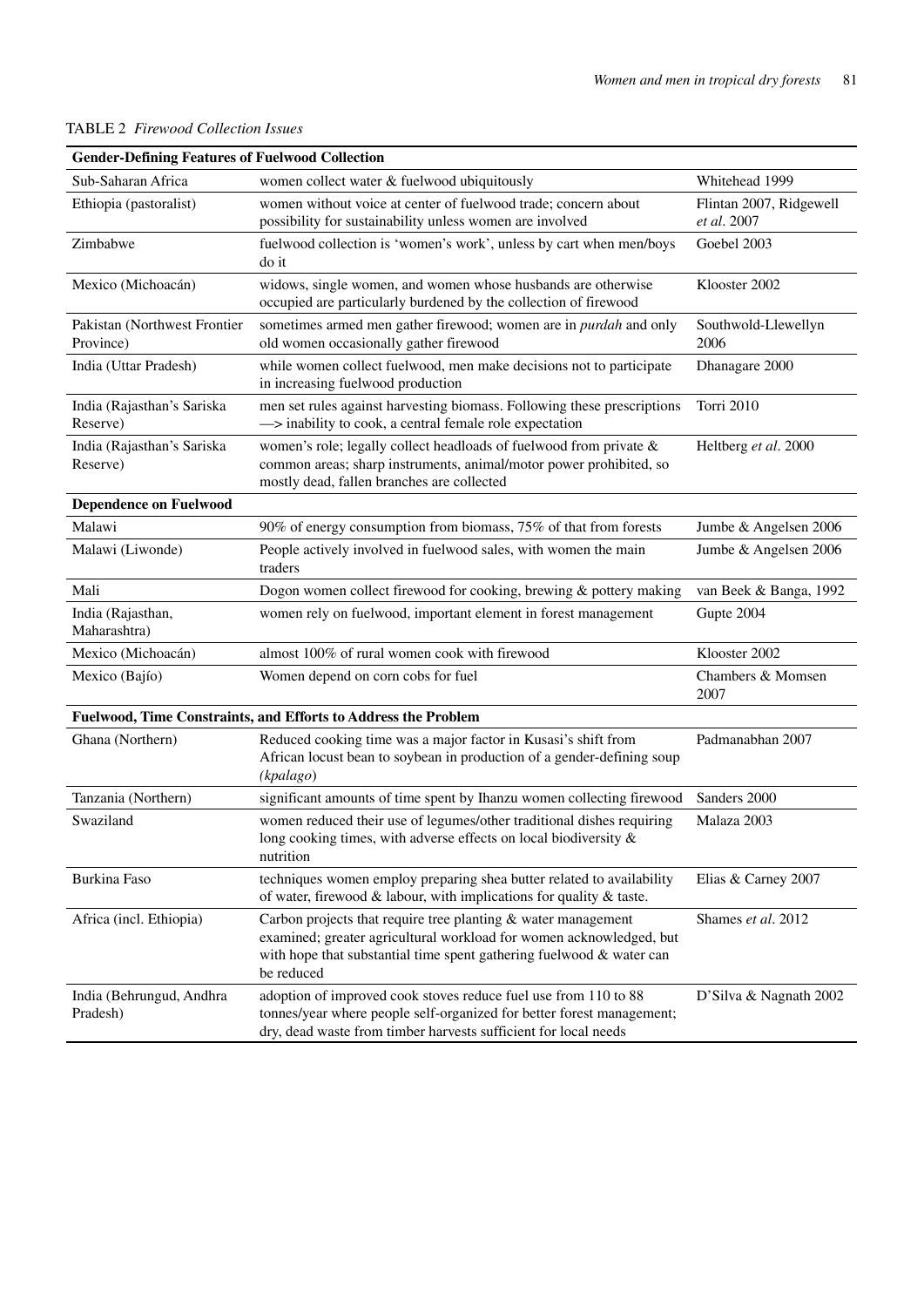| stresses ubiquity of village associations based on gender & sometimes age                                                                                                                     | Thorsen 2002                          |
|-----------------------------------------------------------------------------------------------------------------------------------------------------------------------------------------------|---------------------------------------|
| women form particularly strong collectives, allowing them to alleviate the<br>two most severe production bottlenecks: lack of cash and labour                                                 | Thomas 1988                           |
| women's mutual aid networks $\&$ their ongoing importance, particularly<br>crucial during times of drought                                                                                    | Aregu & Belete 2007                   |
| stress Kenyan women's abilities at forming into groups (widely appreciated<br>after Wangari Maathai's Nobel Prize)                                                                            | Amuyunzu-Nyamongo<br>$&$ Francis 2006 |
| historical analysis (1981-97) of cotton growers; women's use of broader<br>scales in mobilizing support in domestic disagreements with husbands.<br>Local men & extension agents stopped them | Bassett 2002                          |
| tribal women self-organizing to combat alcoholism (to both save money<br>and prevent beatings)                                                                                                | Gupte 2004                            |
| self-organizing & forest-conserving effort, responding to shortages of<br>wood in 1990. Committee was led by a woman, 50% of members were<br>women.                                           | D'Silva & Nagnath<br>2002             |
| Chipko movement: initiated by rural women (1970s); aimed to preserve<br>region's trees, spread throughout the country (1980s)                                                                 | Jain 1984                             |
| emphasizes normal networking $\&$ indigenous grouping to strengthen<br>women's roles, expand available space (in markets, plant collection trips),<br>protect selves from male attack         | Ertug 2003                            |
|                                                                                                                                                                                               |                                       |

Table 3 *Women's Groups in Dry Forests*

women together because they are a user group (such as fuelwood collectors) rather than because they are women" (p. 72). This was the approach taken in CIFOR's Adaptive Collaborative Management (ACM) project in Chimaliro, Malawi, bringing men together as honey collectors and women as mushroom collectors—resulting eventually in greater inter-gender collaboration (Kamoto, 2005).

Studies have shown that rapid improvements in gender equity can be achieved through collectivities. Odame (2002) examines the functioning of women's groups in western Kenya designed primarily to encourage agroforestry and the roles of men who become involved in them. She notes these women's general abilities to control their own participation and to manage the dominance of men, while making use of men's positive contributions. Faughnan (2012, p. 29) maintains that, "Examples from Ethiopia, Rwanda, Kenya, Zambia show increasing voice and visibility of rural women in land committees". Likewise, Tanui *et al*. (2012) describe a case in Uganda where women's involvement in multi-level groups increased over time as did men's: "[W]omen's participation in decision-making and community leadership positions had improved in the three years since by-law reforms were initiated" (p.  $218$ ).<sup>26</sup> Shames *et al.* (2012), in their study of six carbon projects in Africa, also found that reaching women worked better through groups than individually.

Given the existence of hierarchical social relations, working collaboratively with women requires some special attention. Specifically separating men and women, at least initially, can allow women's voices to be better heard. Eventually of course men and women probably need to strengthen their skills for communicating effectively with one another a learning process that takes varying amounts of time. Such groups can function even more effectively if participants take advantage of external networking to access resources and opportunities from actors at larger scales.

#### *Explicit challenges to traditional gender norms*

A number of authors have noted the persistent economic attacks on men's idealized roles in East and southern Africa (e.g., Silberschmidt 2001; see Table 4). Barker and Ricardo (2006, p. 183) note that African gender norms emphasize "male sexual needs as uncontrollable, multiple partners as evidence of sexual prowess, and dominance over women".

Kandirikirira (2002) links Namibian men's anti-social (and anti-woman) behavior to their experience of colonialism and racism and to their sense of emasculation. She says these "…systematically undermine black male self-worth and manipulate division, mistrust and dysfunction in order efficiently to oppress black people" (p. 115). The difficulty of making the changes implied by these patterns is clear, partly because of the strength of what many have called "hegemonic masculinity".27

Bujra (2002) asks an important question in her analysis of programs that target men in HIV/AIDS prevention<sup>28</sup> in Africa

<sup>&</sup>lt;sup>26</sup> This is reminiscent of many experienced within CIFOR's ACM project, some gender-relevant elements of which are described in Colfer (2005b)—though much of this work was undertaken in humid forests (where group approaches are also appropriate).

<sup>&</sup>lt;sup>27</sup> This concept is useful in some contexts, not in others.<br><sup>28</sup> See Lonez (2008) for an analysis of the interactions be

See Lopez (2008) for an analysis of the interactions between HIV/AIDS and the forest sector in southern Africa.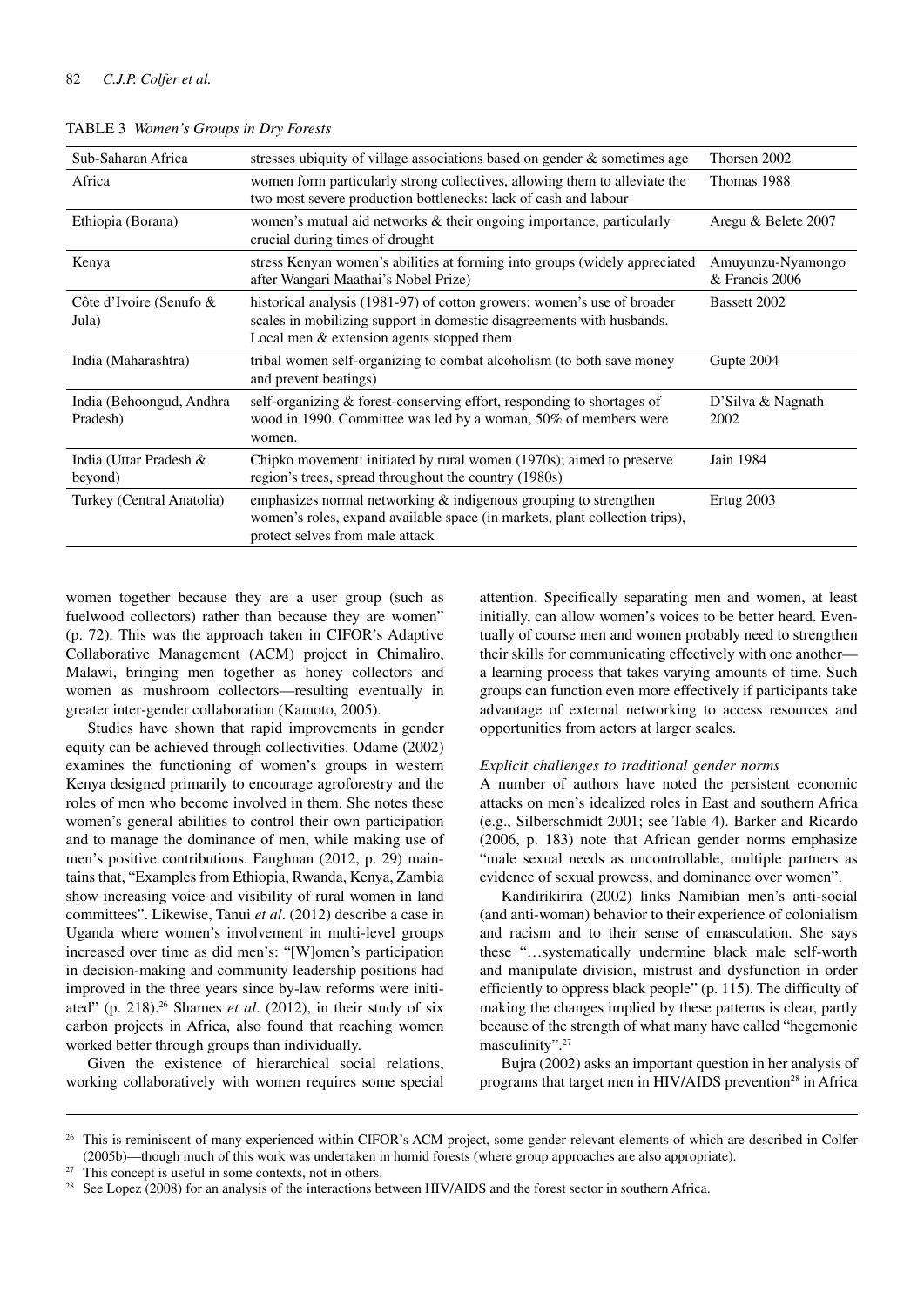| Sub-Saharan<br>Africa | high levels of male out-migration, $\&$ loss of land $\&$ cattle, both bases for men to<br>"achieve manhood" in local world views. Traditional gender norms seen as<br>exacerbating conflict & spread of HIV/AIDS. | Barker & Ricardo 2006               |
|-----------------------|--------------------------------------------------------------------------------------------------------------------------------------------------------------------------------------------------------------------|-------------------------------------|
| Africa                | "social pressure to take risks, be self-reliant, and prove their manhood by having<br>sex with multiple partners" (p. 11).                                                                                         | Jacobsen 2006                       |
| Rwanda                | Dismal situation with few economic or educational options for young men                                                                                                                                            | Sommers 2006                        |
| Kenya (rural)         | note the "marginalization of men" who cannot pay bride wealth.                                                                                                                                                     | Amuyunzu-Nyamonga &<br>Frances 2006 |

Table 4 *Male Gender Stereotypes*

(particularly Lushoto, Tanzania)—one not often asked in forestry contexts: "A continuing insistence on men's essential dominance is here allied (perhaps) to wishful thinking—that they might 'choose' not to exercise it….In a context where men *enjoy* power, in what circumstance would they sacrifice that enjoyment?" (p. 212). She argues for explicit attention to gender inequities:

"It is important to listen to what men say about sex and about their relations with women; but this needs to be done in such a way that those social definitions that threaten women's health are challenged rather than confirmed or celebrated" (p. 229).

The same concerns apply in efforts to change male-female relations that impinge on forests and human well being. De Schutter (2012), a man who writes primarily of women's food insecurity, emphasizes the need for structural change and calls for:

… achieving the right combination of measures that recognize the specific obstacles women face (particularly time poverty and restricted mobility resulting from their role in the "care" economy), and measures that seek to transform the existing gender division of roles by redistributing tasks both within the household and in other spheres. As long as we simply recognize the role of women in the "care" economy by accommodating their specific needs, the existing division of roles within the household and associated gender stereotypes will remain in place, and could even be reinforced. Redistributing roles and challenging the associated gender stereotypes require a transformative approach, whereby the support provided to women not only recognizes their specific needs, but…provides the opportunity to question existing social and cultural norms" (p. 18; see also Kandirikirira (2002)).

The literature is much less attentive to the stereotypical positive roles/features that many men also have or take on (e.g., physical strength, courage, skill at public involvement, responsibilities for family members, and more) that also place significant pressures on them. Women's stereotypical sex roles—which also fulfill vital functions for society's continuation—are likely to be just as entrenched as men's,

often emphasizing their nurturing roles/features: gentleness, submissiveness, femininity; cooking, cleaning, bearing and looking after children; and often responsibility for agriculture and NTFP collection. For both genders, realities on the ground are far less predictable than these stereotypes imply (e.g., Angelsen *et al*. 2014, Sunderland *et al*. 2014).

There have been efforts to make changes. In the domains of reproductive health and domestic violence, the use of gender transformative approaches that encourage local men and women to challenge exploitative gender norms have had some success. But Bujra (2002) has found and critiqued efforts to address HIV/AIDS that reinforced exploitative views of women and men's relationships with them (e.g., targeting truckers in Tanzania; the military in Ghana, Malawi). More encouraging approaches are spreading to the field of agriculture, where transforming gender relations is seen as key to achieving positive agricultural development outcomes (e.g., collection by Quisumbing *et al*. 2014, CGIAR Research Program on Aquatic Agricultural Systems 2012). Others describe both positive and negative signs: Alemu and Flintan (2007) discuss the growing willingness of some Afar men (Ethiopia) to help women with "women's work", combined with other men's lethargy due to increasing use of the mild narcotic, *khat*; Padmanabhan (2007) analyses the negotiations and cultural transformations in northern Ghana that come about as

- • Kusasi men's roles are attacked by their inability to provide the traditional staple, millet;
- • Kusasi women's involvement in agriculture increases accordingly; and
- • women distance themselves from the cash crop, onion, by their fear of prospering—which can lead to accusations of witchcraft.

The partial solution Kandirikirira (2002) describes, and proposes, is action research (also called for specifically in dry forests by Berardi and Mistry 2006) and facilitated analysis of ethnic and gender realities, followed by a process of taking action to change those. The local groups involved in Kandirikirira's work proposed the following multi-pronged approaches to promote transformations in gender relations: training teachers, hostel matrons and community volunteers in counseling; setting up resource centers; development of informal adult-child meeting places ("firesides"); PRA projects in school by children; child-to-child projects that prepare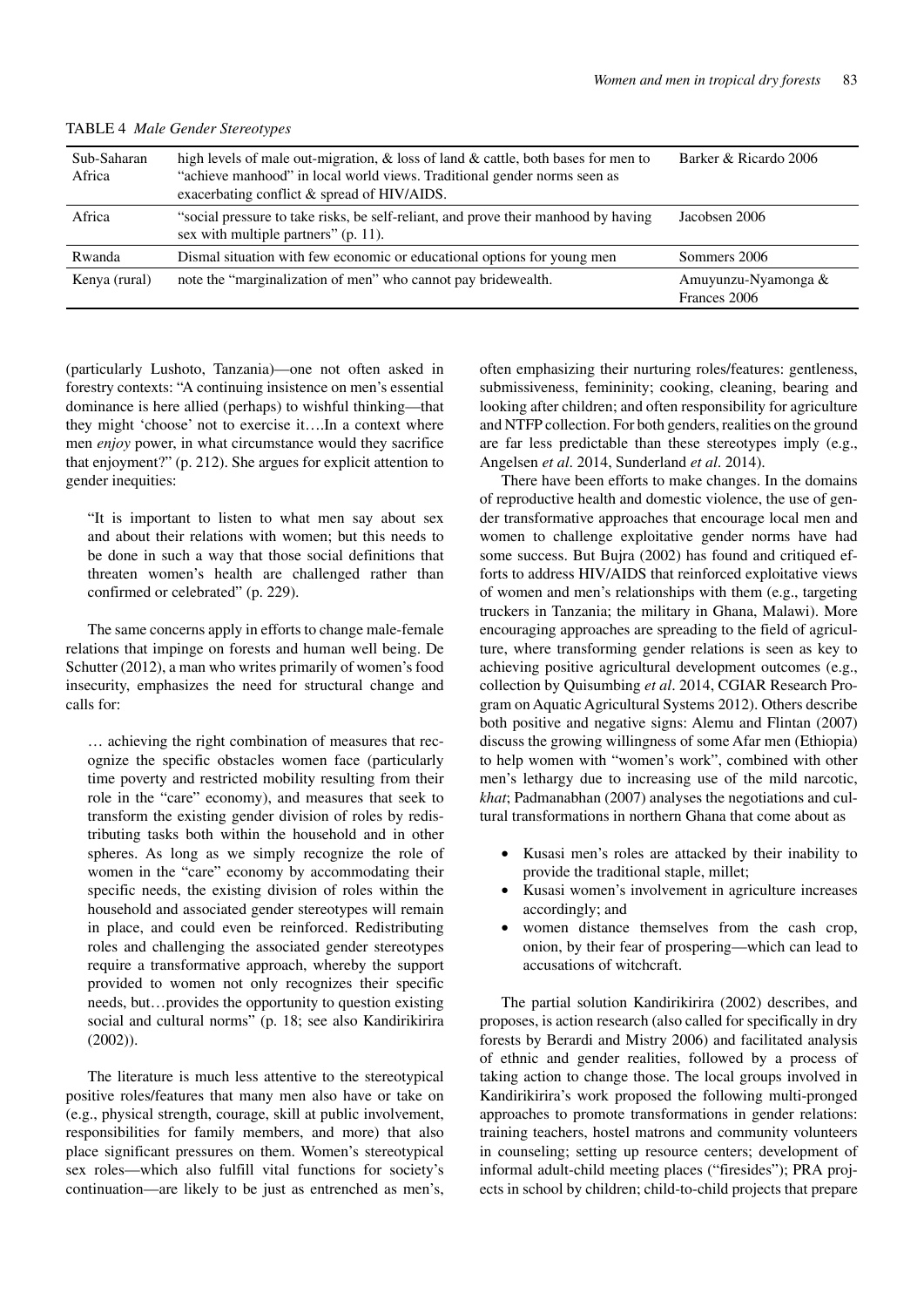materials for younger children on non-discriminatory gender relations; and forum theater and debating clubs at school focused on relevant dialogue.29

Global diversity and dynamism in social and ecological conditions mean that holistic and place-based approaches that encourage social learning are going to be the most effective in the long run. Such approaches have been shown to deal well with local and meso-level conflicts such as those discussed above pertaining to dry forests; and they have been used successfully to attack inequitable gender stereotypes and behavior (see section on "Group Focus and Collective Action"; or Colfer's global collection, 2005b).

Another feature that supports such approaches is the greater willingness of people undergoing one change to consider making other changes. The problems with men's roles described above, for instance, can be a stimulus for individuals to consider other related changes. Problems and conflicts can lead to improved resolution, rather than a downward spiral, particularly with good facilitation of group process.

#### *Focus on products and fields of interest to women*

The simplest and most obvious opportunity for forestry and agroforestry professionals comes with the selection of products and locales which women manage. Understanding which products women grow, collect, harvest, process, use, and sell in a given location is an important first step. Women's high involvement in firewood collection is worth noting, and efforts to manage it more sustainably are required.

Similarly getting an accurate sense of gendered land use patterns is key. Women and men frequently exploit different spaces. For instance, women tend to collect products (NTFPs, firewood) from commons and uncultivated lands such as areas of bush, interstices between fields, and roadsides. Women are often associated with marginal areas and with home gardens, which hold great potential in terms of nutritional variety, food security, biodiversity maintenance, and gender equity. Yet, these spaces, crucial for women's livelihoods and family subsistence, are often ignored in analyses that focus on "productive" lands in private usufruct.

While a focus on such products and fields carries with it the danger of addressing what some have termed "practical" rather than "strategic" interests of women (Molyneux 1985, Boyd 2009), such attention does recognize the serious social constraints that interfere with immediate and genuine gender equity. The global link (except in the Middle East) between women's contribution to household subsistence (whether through agricultural production, wage labour, or other means) and high female status within the household and community was recognized decades ago (Sanday 1974). Attempts to strengthen this contribution make sense, taking appropriate care to address relevant cultural dangers (e.g., accusations of promiscuity or witchcraft or increased domestic violence).

The focus on NTFPs that women control is indeed increasingly popular among researchers and development practitioners. For example, the story of shea butter in dry West Africa and women's central role in its harvest, production and marketing has been thoroughly addressed by Chalfin (2004), supplemented by Elias and Carney (2007) and Wardell and Fold (2013). Likewise, Dreibelbis (2013) describes the advantages to women of the recent boom in argan oil, a traditional element in the diets of the Berbers of southwestern Morocco. Its growing popularity in the West—for reducing cholesterol and triglycerides in the blood, and in cosmetics has been a boon for the Moroccan women whose arduous labour extracts the oil from the seeds. Unfortunately, this boon has also had negative impacts, including over-use and deforestation, which are threatening the resource's sustainability. Shackleton *et al*. (2011) examine gendered value chains of relevant NTFPs in Zambia, Ethiopia and Burkina Faso, and offer targeted suggestions for ways to strengthen women's roles and benefits from various stages of the processes. Their analysis, however, assumes a continuation of women's primary responsibility for domestic work—a practical assumption, yes, but one that probably needs to change (as suggested above) if genuine empowerment is to occur.

A number of analyses emphasize the difficult-to-predict social adaptations that different groups make to new crops and markets or other changes. As described earlier under Theme 6 (Commercialisation of crops and forest products), many of these changes have had adverse effects on women. Yet, Padmanabhan's (2007) analysis of the Kusasi and Dagomba of Ghana—described in detail under Theme 6 demonstrates the uniqueness of each situation and the importance of finetuning any approach to local realities to generate outcomes that can benefit women. She explains that among the Kusasi and Dagomba, local gender symbolism includes both the male staple and female soup. To make the soup, both groups preferred *dawadawa* (African locust bean, or *Parkia clappertoniana* Keay—more recently called *P. biglobosa*), an increasingly rare ingredient. Both have had to substitute soybean in their soup. Dagomba women, who have done little agriculture in the past, have retained their reverence for dawadawa, which they obtain from men. When they must cook it together with soybean, they separate it in a tied rubber container which they cook in the same pot. Among the Kusasi, soybean has been well accepted and has almost completely replaced the traditional, once symbolically laden dawadawa, with resulting improvements in younger women's status due to their new independence to grow and sell soybeans themselves and its easier preparation. Padmanabhan emphasizes the "terrain of cultural representations and struggles over meaning" (p. 60) in her analysis—issues that have been under-attended in natural resource contexts—and an important lesson for foresters, agroforesters, and agriculturalists to keep in mind as new crops are introduced and encouraged.

<sup>&</sup>lt;sup>29</sup> The significance of children in forest regions has not been addressed here, but there are a range of important gender issues, bearing on educational opportunities, responsibility for care of siblings, involvement in both work at home, in the fields/forest, in paid labour, and more—an important topic that Michael Balinga, of CIFOR, has begun examining, and one that needs considerably more attention.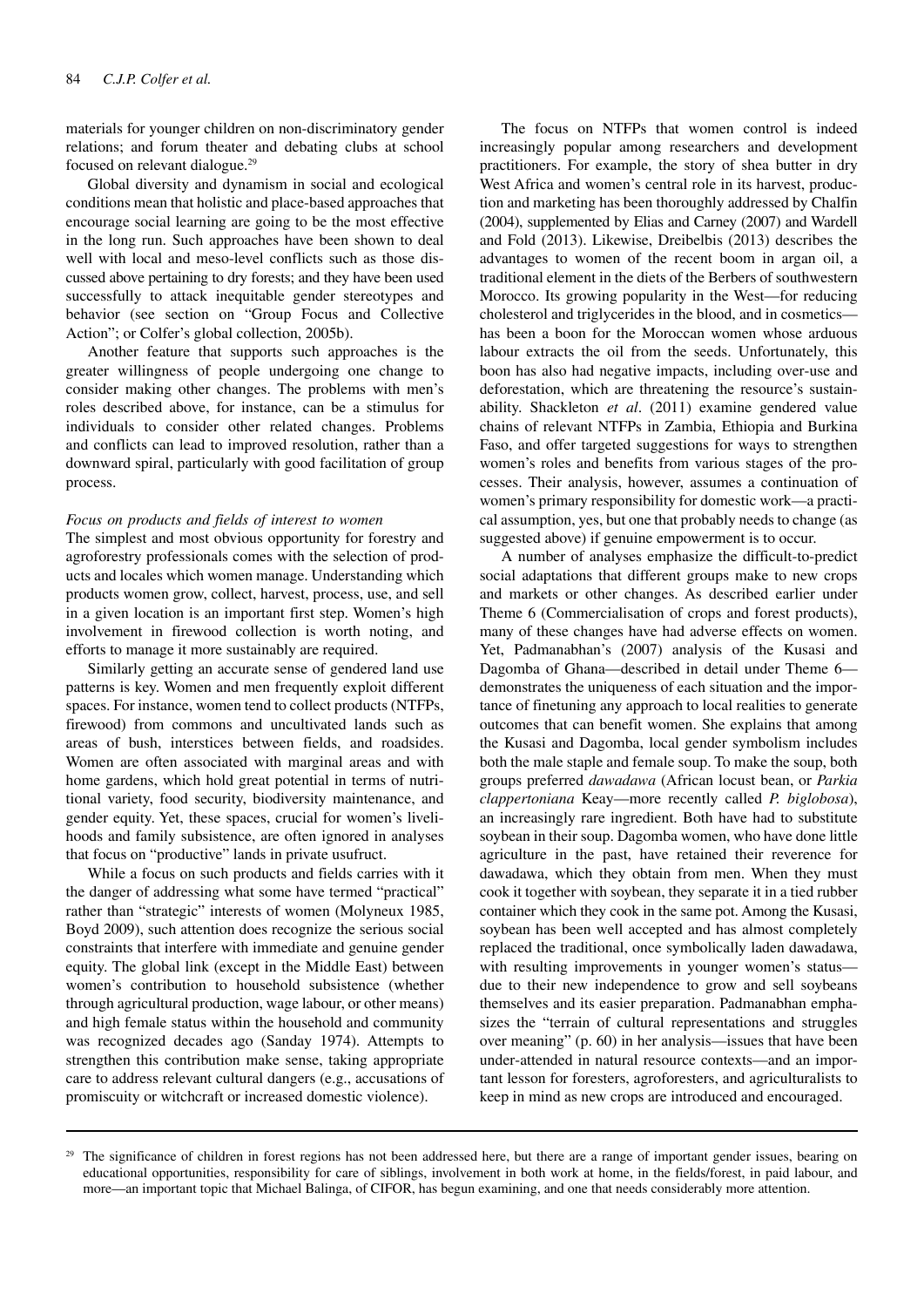The *fields* that are emphasized by outside actors can also have significant effects on gender relations. Nemarundwe (2005) describes a situation in which Zimbabwean women obtained land for a garden project encouraged by a local NGO—described above under "Conflict". She emphasizes the positive empowering role that outsiders *can* play (in contrast to Schroeder's 1999, experience in the Gambia) in inter-gender disagreements. The rise and fall of fads within the forestry world also carry potential positive and negative gender implications (e.g., the interest now in anything related to climate change or landscapes). On the positive side, see, for instance, the work of Djoudi and Brockhaus (2011) or Boyd (2009) on gender and climate change; Or on landscapes, Colfer *et al*. (2014).

Torri (2012) notes the dismal history of agronomic inattention to the typically female-dominated home gardens (also noted by Lopez-Alzina 2007, for Mexico, and repeatedly in the collection by Howard 2003, which included both humid and dry forest areas). But there has been an efflorescence of home herbal gardens in India established mostly by women's self-help groups (190 000 gardens in three states, Tamil Nadu, Karnatak and Kerala). Torri's focus is on a herbal home gardening project in Tamil Nadu that catered to lower caste women. The women involved reported gaining status within their communities from the training they received, as well as economic, nutritional and health benefits. The program, besides strengthening their involvement in gardening, also enhanced their husbands' views of them (as these women were often consulted by higher caste women for health information) and gave them greater say over their own health care, including in some cases much-valued reproductive decisions.

In a Latin American case, Lopez-Alzina (2007) describes the clear and gendered differentiation among fields, traditionally among the people of Yaxcaba in Yucatán State, southeast Mexico, where men worked the *milpa* and women, the home garden. But new lands (*terrenos*), provided recently to some families, have a more open, flexible division of labour and women have free access to it (unlike the *milpa*). Lopez-Alzina also found that men and women influenced each other's decisionmaking about cropping in both *milpa* and home garden, as well as the new *terrenos*. Attention to such gendered patterns of land use and control over agricultural and forest products can reveal entry points for enhancing women's rights or economic opportunities and, down the line, strengthening their "strategic" needs, such as their status within the household and community.

#### *Addressing migration and population-related issues*

Strengthening local economic conditions has been a longstanding development goal, and one that has proven difficult to achieve. One of the gender-relevant elements of this effort, however, is its potential for reducing out-migration (assuming

the separation of families is not a desirable outcome, genderwise). In the more common cases of male out-migration, such a reduction can reduce women's drudgery and domestic conflict and improve their health—though there are surely cases in which migration is a sensible option. Success at such reduction could also contribute to enhancing men's selfimage by allowing them to live up to the provisioning standards that are common parts of ideal male roles.<sup>30</sup> These are also some of the reasons many authors have recommended an end to policies of forced resettlement (e.g., Baird and Shoemaker 2007; Brockington 2002; Lin 2008; Schmidt-Soltau and Brockington 2007).<sup>31</sup>

In situations where migration continues, efforts to build on and reinforce women's decision-making opportunities and authority are also worthwhile. Moreover, strengthening women's rights to land and credit is pressing in situations where women become heads of households with associated responsibilities but without the required rights to land and other assets to fulfill these.

Any recommendation relating to family planning is controversial, but it is a subject that goes directly to the heart of women's empowerment, as well as the wellbeing of the entire family. Population growth has been identified as an ecological problem in many studies of dry forest areas, and women's opportunities as well as their own health and that of their families are seriously constrained if they are subject to continual pregnancy, nursing and childcare (Colfer *et al*. 2008). Yet, in areas where infant mortality rates remain high, reducing fertility is a non-starter. Improvements in health care are well known to foster a demographic transition. So too are changes in gender norms that value boys over girls—and that confer an inferior status to women who do not bear sons thereby creating further impetus to have many children in order to ensure sufficient sons. Strengthening women's ability to make decisions about family planning as well as their access to affordable and appropriate means of birth control *should they wish to use these—*are key steps in this process. Working with men on these issues is also essential. The sensitivity of the topic means that participatory approaches are vital for addressing this issue. It is equally essential that those concerned about forests and landscapes at broader scales begin to work together with those addressing poverty, governance, health and population concerns.

As population pressure is also linked to resource availability, policies that limit land grabbing and the expansion of agribusiness at the expense of small-scale farming are required to prevent the creation and migration of landless households in search of arable lands in already densely populated areas.

Besides these suggestions for ways forward, we highlight a couple of important topics that need additional attention: integrating the health literature with the forest literature on gender issues; addressing the lives of children and the

<sup>&</sup>lt;sup>30</sup> We are suggesting this, not to reinforce "hegemonic masculinity", but to move toward a situation where men are comfortable with themselves and thus probably more open to women's empowerment as well.

<sup>&</sup>lt;sup>31</sup> Although the details of Schmidt-Soltau and Brockington's evidence are suspect (see Curran *et al.* 2009), the main point is not.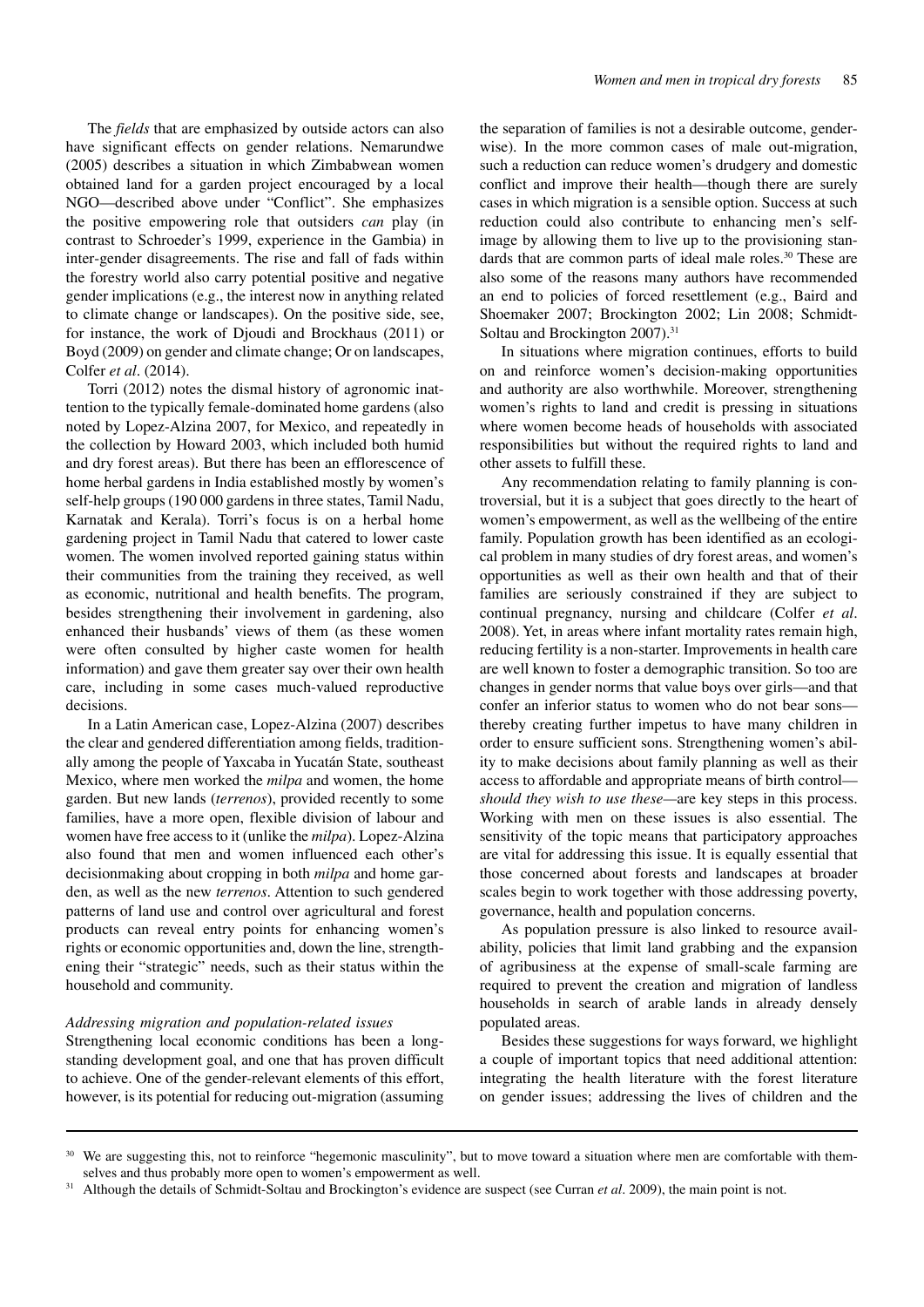implications of current roles for their own lives and for their parents'; looking further into gender and water and livestock issues in dry forests.

In sum, efforts to address gender concerns in dry forest environments have been hampered by a lack of attention to differing cultural notions about men's and women's roles; to the interactions among parts of human and ecological systems; and to the unique, culturally specific responses to external change efforts. We hope that the material provided, particularly in Part II, can stimulate readers to be more attentive to the social patterns identified here and others that they encounter in the field. We imagine that the approaches that others have found useful, in Part III, can help readers to anticipate the kinds of problems and opportunities for collaborative work extant in their forest regions. Overall, we anticipate that such attention will stimulate more effective work with women and men in local communities, cooperatively designed to improve conditions—human and ecological here on earth.

#### ACKNOWLEGEMENTS

We sincerely thank CIFOR's Ramadhani Achdiawan for his statistical help and Mohammad Agus for his mapping contribution. We also thank Michelle Roberts, Cynthia Fowler, and Terry Sunderland and four anonymous reviewers for their useful suggestions on various versions of this paper, though we alone remain responsible for any remaining errors. We also thank the World Agroforestry Center, Bioversity International, and the Center for International Forestry Research for the funding and support through the CGIAR Research Program on Forests, Trees and Agroforestry that made this analysis possible; and Cornell University for ongoing access to their marvelous libraries.

# **REFERENCES**

- AGARWAL, B. 1994. Gender, resistance and land: Interlinked struggles over resources and meanings in South Asia. *The Journal of Peasant Studies* **22**(1): 81–125.
- AGARWAL, B. 2010. *Gender and green governance: the political economy of women's presence within and beyond community forestry*. Oxford University Press, Oxford, UK.
- ALEMU, S.T. & FLINTAN, F. 2007. Dynamics of rangeland and water management in Afar. In*:* RIDGEWELL, A., MAMO, G. & FLINTAN, F. (eds.) *Rangeland and resource management in Ethiopia*, pp. 44–58. SOS Sahel Ethiopia, Addis Ababa, Ethiopia.
- AMUYUNZU-NYAMONGO, M. & FRANCIS, P. 2006. Collapsing livelihoods and the crisis of masculinity in rural Kenya. In*:* BANNON, I. & CORREIA, M.C. (eds.) *The other half of gender: Men's issues in development*, pp. 219–244. The World Bank, Washington, DC.
- ANGELSEN, A., JAGGER, P., BABIGUMIRA, R., BELCHER, B., HOGARTH, N.J., BAUCH, S., BORNER,

J., SMITH-HALL, C.C. & WUNDER, S. 2014. Environmental income and rural livelihoods: A globalcomparative analysis. *World Development* **64**(Supple 1), December 2014, pp. S12–S28.

- AREGU, L. & BELETE, Y. 2007. Coping with drought in the Borana rangelands. In: RIDGEWELL, A., MAMO, G. & FLINTAN, F. (eds.) *Rangeland and resource management in Ethiopia*, pp. 59–70. SOS Sahel Ethiopia, Addis Ababa, Ethiopia.
- ARNOLD, J.E.M & Ruiz Pérez, M. 1998. The role of nontimber forest products in conservation and development. In: WOLLENBERG, E. and INGLES, A. (eds.) Incomes from the forest: Methods for the development and conservation of forest products for local communities, pp. 17– 41. Center for International Forestry Research and the World Conservation Union (IUCN), Bogor, Indonesia, pp. 17–41.
- BAIRD, I. & SHOEMAKER, B. 2007. Unsettling experiences: Internal resettlement and international aid agencies in Laos. *Development and Change* **38**: 865–888.
- BANNON, I. & CORREIA, M.C. (eds.) 2006. *The other half of gender: Men's issues in development.* The World Bank, Washington, DC.
- BANTJE, H. 1995. Women's workload and reproductive stress. In BRYCESON, D. (ed.) Women wielding the hoe: Lessons from rural Africa for feminist theory and development practice, pp. 111–130. Berg Publishers, Oxford, UK.
- BARKER, G. & RICARDO, C. 2006. Young men and the construction of masculinity in sub-Saharan Africa: Implications for HIV/AIDS, conflict and violence. In*:* BANNON, I. & CORREIRA, M.C. (eds.) *The other half of gender: Men's issues in development*, pp. 159–193*.* The World Bank, Washington, DC.
- BASSETT, T.J. 2002. Women's cotton and the spaces of gender politics in Northern Côte d'Ivoire. *Gender, Place and Culture* **9**: 351–370.
- BERARDI, A. & MISTRY, J. 2006. A multidisciplinary and participatory research approach in savannas and dry forests. In MISTRY, J. & BERARDI, A. (eds.) *Savannas and Dry Forests: Linking People with Nature*, pp. 365–271. Ashgate Publishing Company, Burlington, VT.
- BOOTH, J.G. & PROTAIS, M.J. 2000. The economic role of women in agricultural and rural development: promoting income-generating activities. Seminar Summary Report, Athens, Greece, 1999. Technical Centre for Agricultural and Rural Cooperation (CTA)/Austrian Development Cooperation/Hellenic Ministry of Agriculture, Worcester, UK.
- BOSE, P. 2011. Forest tenure reform: Exclusion of tribal women's rights in semi-arid Rajasthan, India. *International Forestry Review* **13**: 220–232.
- BOYD, E. 2009. The Noel Kempff Project in Bolivia: Gender, power, and decisionmaking in climate mitigation. In: TERRY, G. (ed.) *Climate change and gender justice*, pp. 100–110. Practical Action Publishing, Oxford, UK.
- BROCKINGTON, D. 2002. *Fortress conservation: The preservation of the Mkomazi Game Reserve, Tanzania.*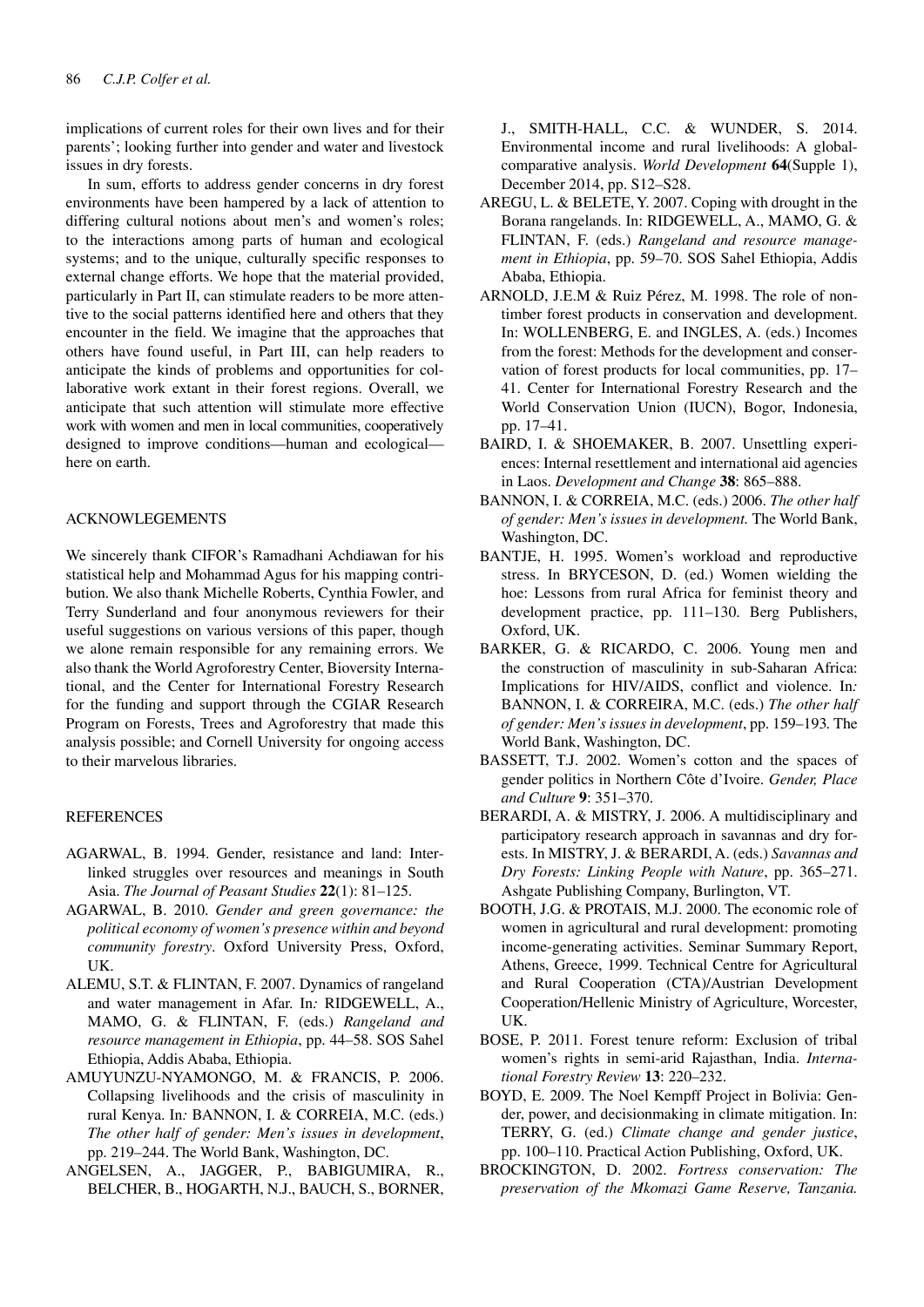International African Institute in association with James Currey, Oxford.

- BRUKUM, N.J.K. 2001. The guinea fowl, mango and pito wars: Episodes in the history of Northern Ghana (1980– 1999). Ghana Universities Press, Accra, Ghana.
- BRYCESON, D.F. (Ed.) 1995. *Women wielding the hoe: Lessons from rural Africa for feminist theory and development practice*. Berg Publishers, Oxford, UK.
- BUJRA, J. 2002. Targeting men for a change: AIDS discourse and activism in Africa. In: CLEAVER, F. (ed.) *Masculinities matter! Men, gender and development*, pp. 209–234. Zed Books, New York.
- CGIAR RESEARCH PROGRAM ON AQUATIC AGRI-CULTURAL SYSTEMS. 2012. Building coalitions, creating change: An agenda for gender transformative research in development workshop report, 3–5 October, Penang, Malaysia. CGIAR Research Program on Aquatic Agricultural Systems. Penang, Malaysia. Workshop Report: AAS-2012-31.
- CHALFIN, B. 2004. *Shea butter republic: State power, global markets, and the making of an indigenous commodity.* Routledge, New York, USA.
- CHAMBERS, K.J. & MOMSEN, J.H. 2007. From the kitchen and the field: Gender and maize diversity in the Bajío region of Mexico. *Singapore Journal of Tropical Geography* **28**: 39–56.
- COLFER, C.J.P. 2005a. *The complex forest: Communities, uncertainty, and adaptive collaborative management.*  Resources for the Future/CIFOR, Washington, DC.
- COLFER, C.J.P. (ed.) 2005b. *The equitable forest: Diversity, community and natural resources.* RFF/CIFOR, Washington, D.C.
- COLFER, C.J.P. 2011. Marginalized forest peoples' perceptions of the legitimacy of governance: An exploration. *World Development* **39**: 2147–2164.
- COLFER, C.J.P., DUDLEY, R.G. & GARDNER, R. 2008. Forest women, health and childbearing. In: COLFER, C.J.P. (ed.) *Human health and forests: A global overview of issues, practice and policy*, pp. 113–133. Earthscan, London.
- COLFER, C.J.P. & MINARCHEK, R.D. 2012. *Women, men and forest research: A review of approaches, resources and methods for addressing gender.* Center for International Forestry Research (CIFOR), Bogor, Indonesia.
- COLFER, C.J.P., with ANDRIAMAMPANDRY, E., ASAHA, S., BASUKI, I., BOUCARD, A., FEINTRE-NIE, L., INGRAM, V., MICHELLE ROBERTS, SUN-DERLAND, T. & URECH, Z.L. 2011. Minefields in collaborative governance. In: COLFER, C.J.P. & PFUND, J.-L. (eds.) *Collaborative governance of tropical landscapes*, pp. 233–270. Earthscan, London.
- COLFER, C.J.P, ACHDIAWAN, R., ADNAN, H., MOE-LIONO, M., MULYANA, A., MULYOUTAMI, E., RO-SHETKO, J.M., YULIANI, E.L., with Balang and Lep-Mil 2014. Preparing the Ground for Better Landscape Governance: Gendered Realities in Southern Sulawesi. *Forests, Trees and Livelihoods* **24**: 59–83.
- CORDELL, D.D., GREGORY, J.W., & PICHE, V.M. 1996. *Hoe and wage: A social history of a circular migration system in West Africa*. Westview Press, Boulder, CO.
- CORREIA, M.C. & BANNON, I. 2006. Gender and its discontents: Moving to men-streaming in development. In: BANNON, I. & CORREIA, M.C. (eds.) *The other half of gender: Men's issues in development*, pp. 245–260. The World Bank, Washington, DC.
- CURRAN, B., SUNDERLAND, T., MAISELS, F., OATES, J., ASAHA, S., BALINGA, M., DEFO, L., DUNN, A., TELFER, P., USONGO, L., VON LOEBENSTEIN, K. & ROTH, P. 2009. Are Central Africa's protected areas displacing hundreds of thousands of rural poor? *Conservation and Society* **7**: 30–45.
- D'SILVA, E. & NAGNATH, B. 2002. Behroonguda: A rare success story in Joint Forest Management. *Economic and Political Weekly* **37**: 551–557.
- DE SCHUTTER, O. 2012. Women's rights and the right to food. United Nations Human Rights Council, Manila, Philippines.
- DEDA, P. & RUBIAN, R. 2008. Women and biodiversity: The long journey from users to policy-makers. *Natural Resources Forum* **28**(4): 201–204.
- DHANAGARE, D.N. 2000. Joint Forest Management in UP: People, panchayats and women. *Economic and Political Weekly* **35**: 3315–3324.
- DIABATE, N. 2011. *Genital power: Female sexuality in West African literature and film.* doctoral dissertation, University of Texas, Austin, TX, USA.
- DIABATE, N. 2012. Naked agency: Novel histories of genital shaming in the postcolony [DRAFT presentation]. Feminist, Gender, & Sexuality Studies, Cornell University, Ithaca, NY, USA.
- DIALLA, B.E. 2005. Les groupements villageois: un regard critique sur des organisations d'économie sociale en voie de disparition au Burkina Faso. *Série documents de travail, DT-Capes No. 2005-24.* Centre d'Analyse des Politiques Économiques et Sociales, Ouagadougou, Burkina Faso.
- DJOUDI, H. & BROCKHAUS, M. 2011. Is adaptation to climate change gender neutral? Lessons from communities dependent on livestock and forests in northern Mali. *International Forestry Review* **13**: 123–135.
- DOLAN, C.S. 2001. The 'good wife': Struggles over resources in the Kenyan horticultural sector. *Journal of Development Studies* **37**: 39–70.
- DREIBELBIS, C. 2013. Argan oil: Too much of a good thing? *Nourishing the Planet* [Online]. Available from: [http://blogs.worldwatch.org/nourishingtheplanet/argan](http://blogs.worldwatch.org/nourishingtheplanet/argan-oil-too-much-of-a-good-thing/)[oil-too-much-of-a-good-thing/](http://blogs.worldwatch.org/nourishingtheplanet/argan-oil-too-much-of-a-good-thing/) 2013].
- DU, S. 2000. "Husband and wife do it together": Sex/Gender allocation of labor among the Qhawqhat Lahu of Lancang, Southwest China. *American Anthropologist* **102**: 520–537.
- ELIAS, M. & CARNEY, J. 2005. Shea butter, globalization, and women of Burkina Faso. In: NELSON, L. & SEAGER, J. (eds.) *A companion to feminist geography*, pp. 93–108*.* Blackwell Publishing, Malden, MA, USA.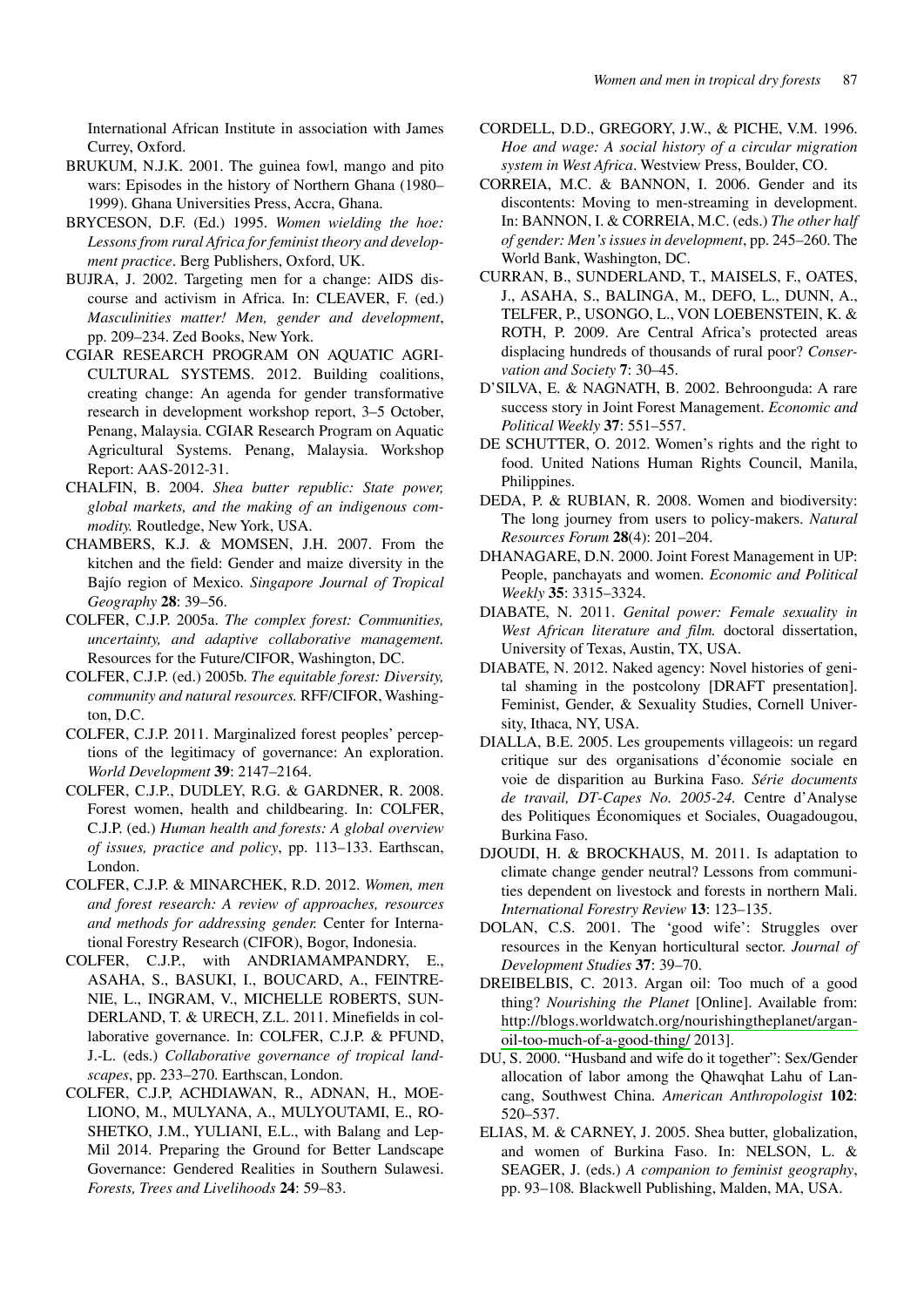- ELIAS, M. & CARNEY, J. 2007. African shea butter: A feminized subsidy from nature. *Africa (Special Issue, edited by T. Bassett and M.-C. Cormier-Salem)* **77**: 37–62.
- ELMHIRST, R. 2011. Migrant pathways to resource access in Lampung's political forest: Gender, citizenship and creative conjugality. *Geoforum* **42**: 173–183.
- ERTUG, F. 2003. Gendering the tradition of plant gathering in Central Anatolia (Turkey). In: HOWARD, P.L. (ed.) *Women & plants: Gender relations in biodiversity management and conservation*, pp. 183–196. Zed Books, London.
- FAIRHEAD, J. & LEACH, M. 1996. *Misreading the African landscape: Society and ecology in a forest-savanna mosaic*. Cambridge University Press, Cambridge, MA.
- FAO. 2005. Building on gender, agrobiodiversity and local knowledge: A training manual. FAO, Rome.
- FAUGHNAN, M. 2012. The silent partner's new voice. *Farming Matters* **37**: 36–38.
- FEDERICI, S. 2008. Witch-hunting, globalization, and feminist solidarity in Africa today. *Journal of International Women's Studies* **10**: 21–35.
- FLINTAN, F. 2007. Implications for gender, pastoralism and rangeland management. In: RIDGEWELL, A., MAMO, G. & FLINTAN, F. (eds.) *Rangeland and resource management in Ethiopia*, pp. 71–77*.* SOS Sahel Ethiopia, Addis Ababa.
- FOWLER, C. 2013. *Ignition stories: Indigenous fire ecology in the Indo-Australian monsoon zone.* Carolina Academic Press, Durham, NC, USA.
- GAUSSET, Q., WHYTE, M.A., & BIRCH-THOMSEN, T. (Eds.) 2005. *Beyond territory and scarcity: Exploring natural resource management*. Nordiska Afrikainstitutet, Stockholm, Sweden.
- GAUTIER, D., GARCIA, C., NEGI, S. & WARDELL, D.A. 2014 (in press). The limits and failures of existing forest governance standards in semi–arid contexts. *International Forestry Review*.
- GOEBEL, A. 2003. Gender and entitlements in the Zimbabwean woodlands: A case study of resettlement. In: HOWARD, P.L. (ed.) *Women and plants: Gender relations in biodiversity management and conservation*, pp. 115–129. Zed Books, New York.
- GUPTE, M. 2004. Participation in a gendered environment: The case of community forestry in India. *Human Ecology* **32**: 365–382.
- GUYER, J.I. 1984. Naturalism in models of African production. *Man* **19**: 371–388.
- HELTBERG, R., ARNDT, T.C. & SEKHAR, N.U. 2000. Fuelwood consumption and forest degradation: A household model for domestic energy substitution in rural India. *[Land Economics](http://www.ingentaconnect.com/content/external-references?article=0023-7639()76L.213[aid=7005732])* **76**[: 213–232.](http://www.ingentaconnect.com/content/external-references?article=0023-7639()76L.213[aid=7005732])
- HOWARD, P.L. (ed.) 2003. *Women and plants: Gender relations in biodiversity management and conservation.*  Zed Books, New York.
- HUGHES, L. 2006. *Moving the Maasai: A Colonial Misadventure.* Palgrave Macmillan, New York, NY.
- JACOBSEN, J.P. 2006. Men's issues in development. *In:* BANNON, I. & CORREIA, M.C. (eds.) *The other half of*

*gender: Men's issues in development*, pp. 1–28. The World Bank, Washington, DC.

- JAIN, S. 1984. Women and people's ecological movement: A case study of women's role in the Chipko movement in Uttar Pradesh. *Economic and Political Weekly* **19**: 1788–1794.
- JASSAL, S.T. 2012. *Unearthing Gender: Folksongs of North India*. Duke University, Durham, NC.
- JUMBE, C.B.L. & ANGELSEN, A. 2006. Do the poor benefit from devolution policies? Evidence from Malawi's Forest Co-Management Program. *Land Economics* **82**: 562–581.
- KAMOTO, J. 2005. Case 10: Malawi. *In:* COLFER, C.J.P. (ed.) *The complex forest: Communities, uncertainty, and adaptive collaborative management*, pp. 287–295*.* Resources for the Future/CIFOR, Washington, DC.
- KANDIRIKIRIRA, N. 2002. Deconstructing domination: Gender disempowerment and the legacy of colonialism and apartheid in Omaheke, Namibia. In: CLEAVER, F. (ed.) *Masculinities matter! Men, gender and development*, pp. 112–137. Zed Books, London.
- KELLY, J.J. 2009. Reassessing forest transition theory: Gender, land tenure insecurity and forest cover changes in rural El Salvador. Doctoral dissertation, Geography, Rutgers University, New Brunswick, NJ, USA.
- KLOOSTER, D.J. 2002. Toward adaptive community forest management: Integrating local forest knowledge with scientific forestry. *[Economic Geography](http://www.ingentaconnect.com/content/external-references?article=0013-0095()78L.43[aid=6500152])* **[78](http://www.ingentaconnect.com/content/external-references?article=0013-0095()78L.43[aid=6500152])**[: 43–70.](http://www.ingentaconnect.com/content/external-references?article=0013-0095()78L.43[aid=6500152])
- KOOPMAN, J. & FAYE, I.M. 2012. Land grabs, women's farming, and women's activism in Africa. *International Conference on Global Land Grabbing II.* Cornell University, Ithaca, NY.
- KUKREJA, M. & KHAN, H. 2001. Vanangana: Tackling violence against women and children. *Gender, Technology and Development* **5**: 153–159.
- KURIAN, P.A. 2000. *Engendering the environment? Gender in the World Bank's environmental policies.* Ashgate Publishing, Burlington, VT, USA.
- LEACH, M. 1992. Women's crops in women's spaces: Gender relations in Mende rice farming. In: CROLL, E. & PARKIN, D. (eds.) *Bush base: Forest farm: Culture, environment and development*, pp. 76–96. Routledge, London.
- LEACH, M. 1994. *Rainforest relations: gender and resource use among the Mende of Gola*, *Sierra Leone*. Smithsonian Institution Press, Washington, D.C.
- LEACH, M. & MEARNS, R. (eds.) 1996. *Lie of the land: Challenging received wisdom on the African environment.*  International African Institute, Oxford, UK.
- LIN, C.Y.O. 2008. Autonomy reconstituted: Social and gendered implications of resettlement on the Orang Asli of peninsular Malaysia. In: RESURRECCION, B.P. & ELMHIRST, R. (eds.) *Gender and natural resource management: Livelihoods, mobility and interventions*, pp. 109–126. Earthscan, London.
- LINEBAUGH, P. 2008. *The Magna Carta manifesto: Liberties and commons for all*. University of California Press, Berkeley, CA.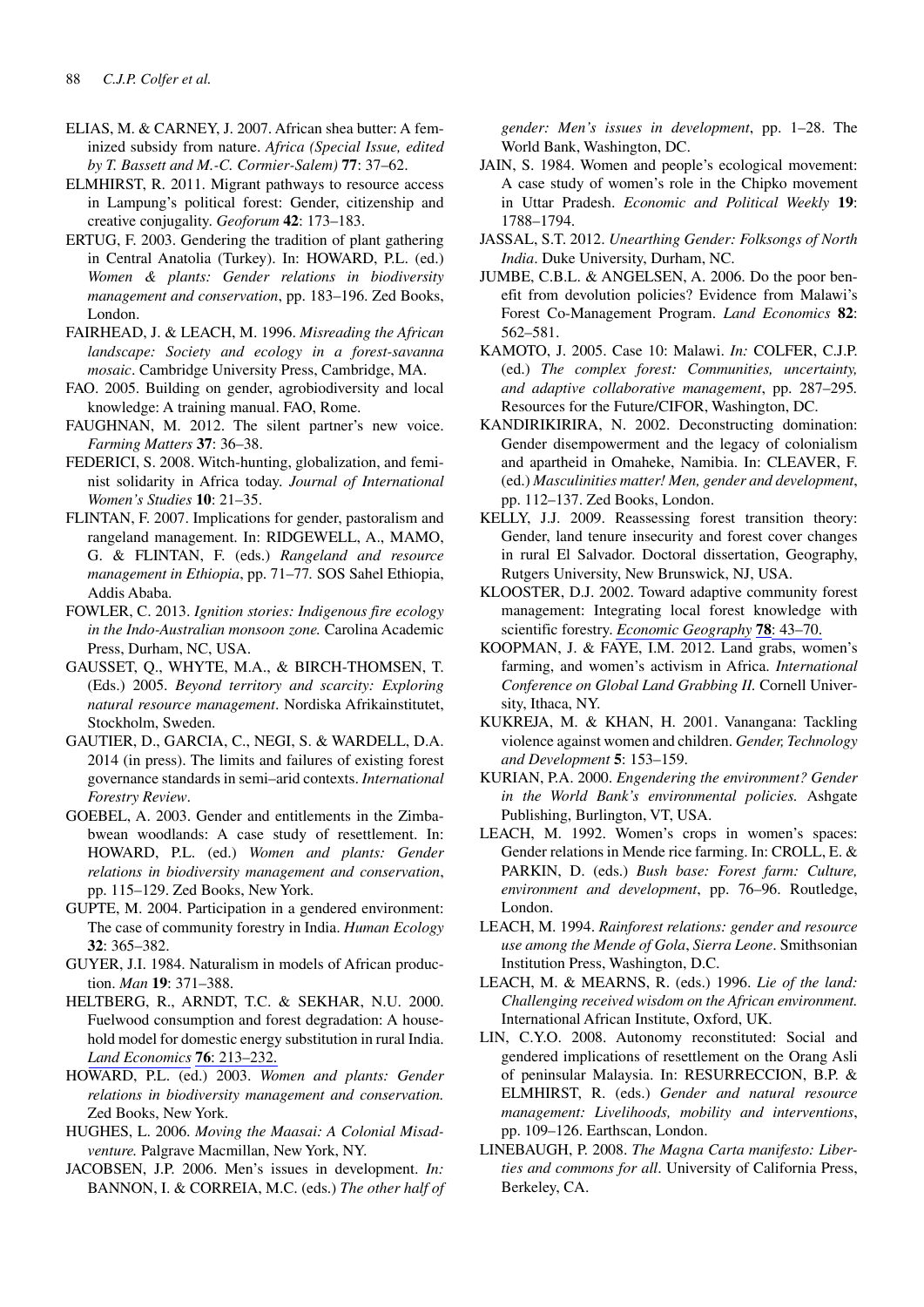- LOPEZ-ALZINA, D.G. 2007. Gendered production space and crop varietal selection: A case study in Yucatan, Mexico. *[Singapore Journal of Tropical Geography](http://www.ingentaconnect.com/content/external-references?article=0129-7619()28L.21[aid=10634494])* **[28](http://www.ingentaconnect.com/content/external-references?article=0129-7619()28L.21[aid=10634494])**: [21–38.](http://www.ingentaconnect.com/content/external-references?article=0129-7619()28L.21[aid=10634494])
- LOPEZ, P. 2008. The subversive links between HIV/AIDS and the forest sector. *In:* COLFER, C.J.P. (ed.) *Human health and forests: A global overview of issues, practice and policy*, pp. 221–237. Earthscan/CIFOR, London.
- MABSOUT, R. & VAN STAVEREN, I. 2010. Disentangling bargaining power from individual and household level to institutions: Evidence on women's position in Ethiopia. *World Development* **38**: 783–796.
- MAI, Y.H., MWANGI, E. & WAN, M. 2011. Gender analysis in forestry research: looking back and thinking ahead. *[International Forestry Review](http://www.ingentaconnect.com/content/external-references?article=1465-5489()13L.245[aid=10634492])* **[13](http://www.ingentaconnect.com/content/external-references?article=1465-5489()13L.245[aid=10634492])**[: 245–258.](http://www.ingentaconnect.com/content/external-references?article=1465-5489()13L.245[aid=10634492])
- MALAZA, M. 2003. Modernization and gender dynamics in the loss of agrobiodiversity in Swaziland's food system. In: HOWARD, P.L. (ed.) *Women and plants: Gender relations in biodiversity management and conservation*, pp. 243–258. Zed Books, London.
- MARTIN, S. 1984. Gender and innovation: Farming, cooking and oil palm processing in the Ngwa region, southeastern Nigeria, 1900–1930. *[Journal of African History](http://www.ingentaconnect.com/content/external-references?article=0021-8537()25L.411[aid=3343981])* **[25](http://www.ingentaconnect.com/content/external-references?article=0021-8537()25L.411[aid=3343981])**[: 411–27.](http://www.ingentaconnect.com/content/external-references?article=0021-8537()25L.411[aid=3343981])
- MCMILLAN, D. 1995. *Sahel visions: Planned settlement and river blindness control in* Burkina Faso. University of Arizona Press, Tucson, AZ.
- MEINZEN-DICK, R. & DI GREGORIO, M. 2004. Collective action and property rights for sustainable development: Overview. *Focus 2020 Briefs* **1**:2.
- MEINZEN-DICK, R., KOPPEN, B.V., BEHRMAN, J., KARELINA, Z., AKAMANDISA, V., HOPE, L. & WIELGOSZ, B. 2012. Putting gender on the map: Methods for mapping gendered farm management systems in sub-Saharan Africa. *IFPRI Discussion Paper* **01153**: 52.
- MEINZEN-DICK, R. & MWANGI, E. 2007. Cutting the web of interests: Pitfalls of formalizing property rights. *Land Use Policy* **26**: 36–43.
- MILLAR, S.B. 1983. On interpreting gender in Bugis society. A*merican Ethnologist* **10**: 477–493.
- MOLYNEUX, M. 1985. Mobilization without Emancipation? Women's interests, the state, and revolution in Nicaragua. *[Feminist Studies](http://www.ingentaconnect.com/content/external-references?article=0046-3663()11:2L.227[aid=8457530])* **11**(2): 227–254.
- MOORE, D.S. 1993. Contesting terrain in Zimbabwe's eastern highlands: Political ecology, ethnography, and peasant resource struggles. *[Economic Geography](http://www.ingentaconnect.com/content/external-references?article=0013-0095()69L.380[aid=3228750])* **[69](http://www.ingentaconnect.com/content/external-references?article=0013-0095()69L.380[aid=3228750])**[: 380–401.](http://www.ingentaconnect.com/content/external-references?article=0013-0095()69L.380[aid=3228750])
- MORTIMORE, M. & TURNER, B. 2005. Does the Sahelian smallholder's management of woodland, farm trees, rangeland support the hypothesis of human-induced desertification? *[Journal of Arid Environments](http://www.ingentaconnect.com/content/external-references?article=0140-1963()63L.567[aid=9022906])* **[63](http://www.ingentaconnect.com/content/external-references?article=0140-1963()63L.567[aid=9022906])**[: 567–](http://www.ingentaconnect.com/content/external-references?article=0140-1963()63L.567[aid=9022906]) 595.
- MUTIMUKURU-MARAVANYIKA, T. 2010. *Can we learn our way to sustainable management? Adaptive collaborative management in Mafungautsi State Forest, Zimbabwe.* Doctoral dissertation, Wageningen University, Wageningen, Netherlands.
- MWANGI, E. 2005. Subdividing the commons: The politics of property rights transformation in Kenya's Maasailand. *CAPRi Working Paper* **46**.
- NEMARUNDWE, N. 2005. Women, decisionmaking, and resource management in Zimbabwe. In: COLFER, C.J.P. (ed.) *The equitable forest: Diversity, community and natural resource*, pp. 150–170*.* RFF/CIFOR, Washington, DC.
- NOSS, A.J. & HEWLETT, B.S. 2001. The Contexts of Female Hunting in Central Africa. *American Anthropologist* **103**: 1024–1040.
- NUSSBAUM, M., BASU, A., TAMBIAH, Y. & JAYAL, N.G. (eds.) 2003. *Essays on gender and governance.* Human Development Resource Centre, United Nations Development Programme, New Delhi, India.
- ODAME, H.H. 2002. Men in women's groups: A gender and agency analysis of local institutions. In: CLEAVER, F. (ed.) *Masculinities matter! Men, gender and development*, pp. 138–165. Zed Books, New York.
- OLSSON, L., EKLUNDH, L., & ARDO, J. 2005. A recent greening of the Sahel—Trends, patterns and potential causes. *Journal of Arid Environments* **63**: 556–566.
- OUMER, S. 2007. The 'privatisation' of Somali region's rangelands. In: RIDGEWELL, A., MAMO, G. & FLINT-AN, F. (eds.) *Rangeland and resource management in Ethiopia*, pp. 33–44*.* SOS Sahel Ethiopia, Addis Ababa, Ethiopia.
- PADMANABHAN, M.A. 2007. The making and unmaking of gendered crops in northern Ghana. *[Singapore Journal](http://www.ingentaconnect.com/content/external-references?article=0129-7619()28L.57[aid=10634490])  [of Tropical Geography](http://www.ingentaconnect.com/content/external-references?article=0129-7619()28L.57[aid=10634490])* **28**: 57–70.
- POCHETTINO, S. 1995. The movement of the Naam groups: a bridge between tradition and modernity. *Africa* **50**: 363–386.
- PORRO, N.M. & STONE, S. 2005. Diversity in living gender: Two cases from the Brazilian Amazon. *In:* COLFER, C.J.P. (ed.) *The equitable forest: Diversity, community and resource management*, pp. 242–255*.* Resources for the Future/ CIFOR, Washington, DC.
- QUISUMBING, A.R., MEINZEN-DICK, R., RANEY, T, CROPPENSTEDT, A., BEHRMAN, J.A. & PETER-MAND, A. (Eds.). 2014. *Closing the knowledge gap on gender in agriculture*. International Food Policy Research Institute, Washington, DC.
- RAU, B. 1991. *From feast to famine: Official cures and grassroots remedies to Africa's food crisis.* Zed Books, New Jersey.
- RICHARDS, P. 2006. Young men and gender in war and postwar reconstruction: Some comparative findings from Liberia and Sierra Leone. *In:* BANNON, I. & CORREIA, M.C. (eds.) *The other half of gender: Men's issues in development*, pp. 195–218. The World Bank, Washington, DC.
- RIDGEWELL, A., MAMO, G. & FLINTAN, F. 2007. *Rangeland and resource management in Ethiopia*. SOS Sahel Ethiopia, Addis Ababa.
- ROCHELEAU, D. 1995. Gender and biodiversity: A feminist political ecology perspective. *[IDS Bulletin](http://www.ingentaconnect.com/content/external-references?article=0265-5012()26:1L.9[aid=10634495])* **[26](http://www.ingentaconnect.com/content/external-references?article=0265-5012()26:1L.9[aid=10634495])**[\(1\): 9–16.](http://www.ingentaconnect.com/content/external-references?article=0265-5012()26:1L.9[aid=10634495])
- RUIZ PEREZ, M., NDOYE, O., EYEBE, A. & NGONO, D.L. 2002. A gender analysis of forest product markets in Cameroon. *Africa Today* **49**: 97–126.
- SANDAY, P. 1974. Female status in the public domain. In: ROSALDO, M.Z. & LAMPHERE, L. (eds.) *Woman,*